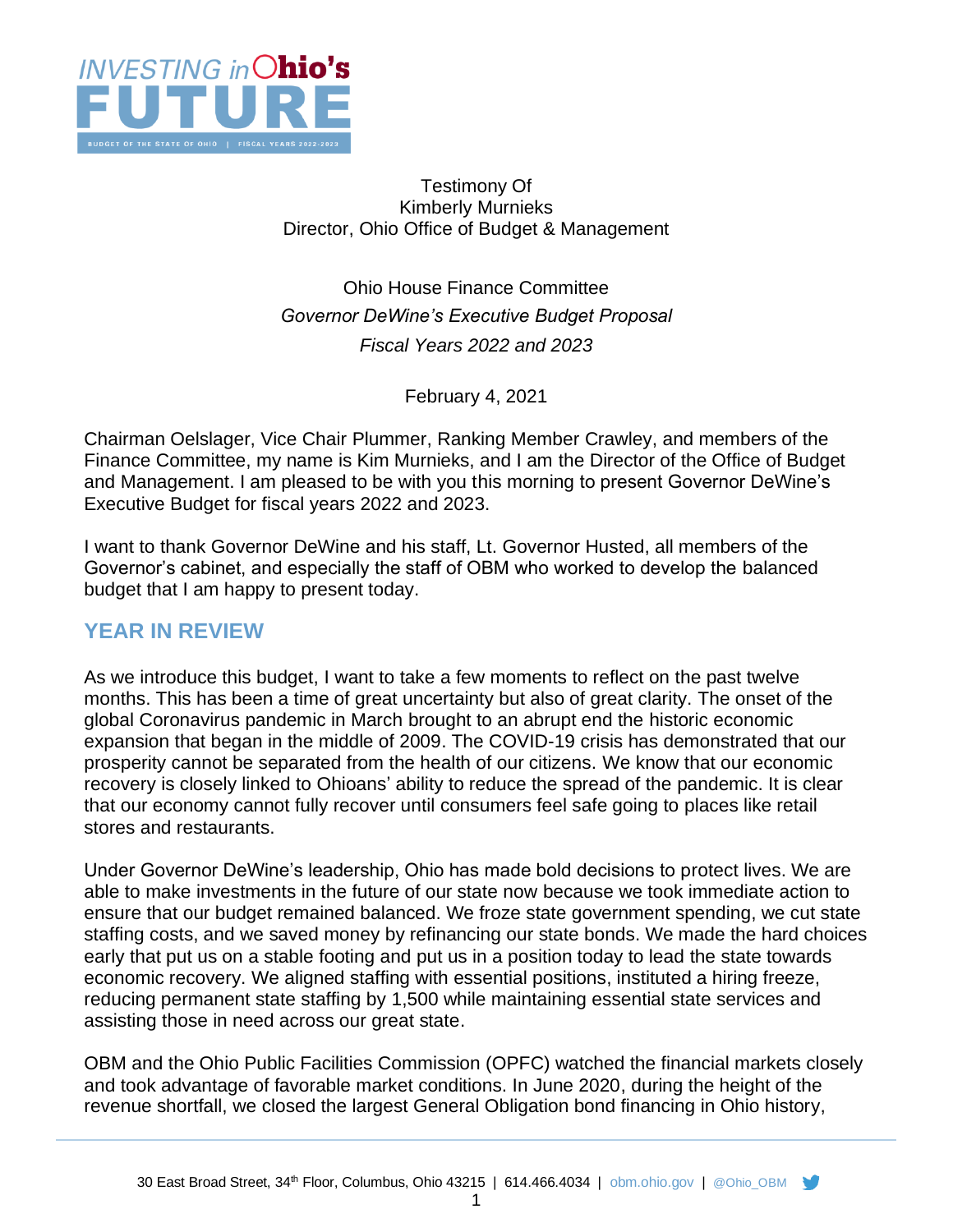refunding and restructuring \$780 million of State debt. This sale was also the largest conducted with a minority-owned underwriting firm and with a women's business enterprise as financial advisor. This historic collaboration of public and private sector partners produced \$363.6 million in cash flow savings for fiscal year 2021 at an extremely advantageous interest rate of 1.54 percent.

Federal government funding, and our careful management of those dollars, also enables the budget plan before you today. We are using this unique opportunity to be bold and responsible, and to put Ohio on top for the future. Congress provided Ohio \$4.5 billion in Coronavirus Relief Funds to support unbudgeted state and local needs brought on by the pandemic. Over the past year, the General Assembly and Administration worked together and allocated \$2 billion to local governments, \$150 million for K-12 school districts to support virtual and hybrid learning, and \$300 million to colleges and universities so students could safely return to our campuses. This budget builds on our track record of sharing these dollars by supporting small businesses who have been hardest-hit by the pandemic, and continues to use federal resources for our state agencies responding to the pandemic while protecting our state's general revenue fund from these costs.

These actions have put us in a position to address significant issues facing the residents of Ohio, with a budget that supports Governor DeWine's vision of *Investing in Ohio's Future* by prioritizing the health of our people, renewing our communities, and re-igniting a thriving economy.

**This budget is conservatively forecast, balanced, and does not raise taxes**. Today, I will discuss our current economic conditions, the revenue assumptions that form the basis for the budget, and the major policies that are the Governor's primary focus.

The budget is carefully constructed to allocate one-time resources to one-time expenses and to allocate recurring revenues to ongoing programs. It is crucial that we keep a close eye on our budget's structural balance even as we are addressing today's needs. It is important that our decisions today not create a "budget cliff" two years from now. And with an eye towards that structural balance, you will hear me talk today about "one-time resources" and "surge funds" – and you might ask *what are these one-time funds and where did this money come from?* These funds include:

- Funds conserved this current fiscal year by reducing state payroll expenses, including savings achieved by freezing hiring, freezing supervisor and director pay rates, and implementing cost savings days;
- Savings from refinancing and restructuring the state's debt portfolio as I've mentioned;
- Temporarily increased federal Medicaid matching funds that have been available during the pandemic but are only expected to continue through the end of the current calendar year, freeing GRF resources; and
- Some sales tax revenues that have been temporarily boosted by a "pandemic effect" on consumer spending, that has led to more spending on taxable goods and less spending on untaxed services. Not only has spending shifted to taxable goods, but to spending on taxable goods at home, here in Ohio. We do not know how long this pandemic-induced

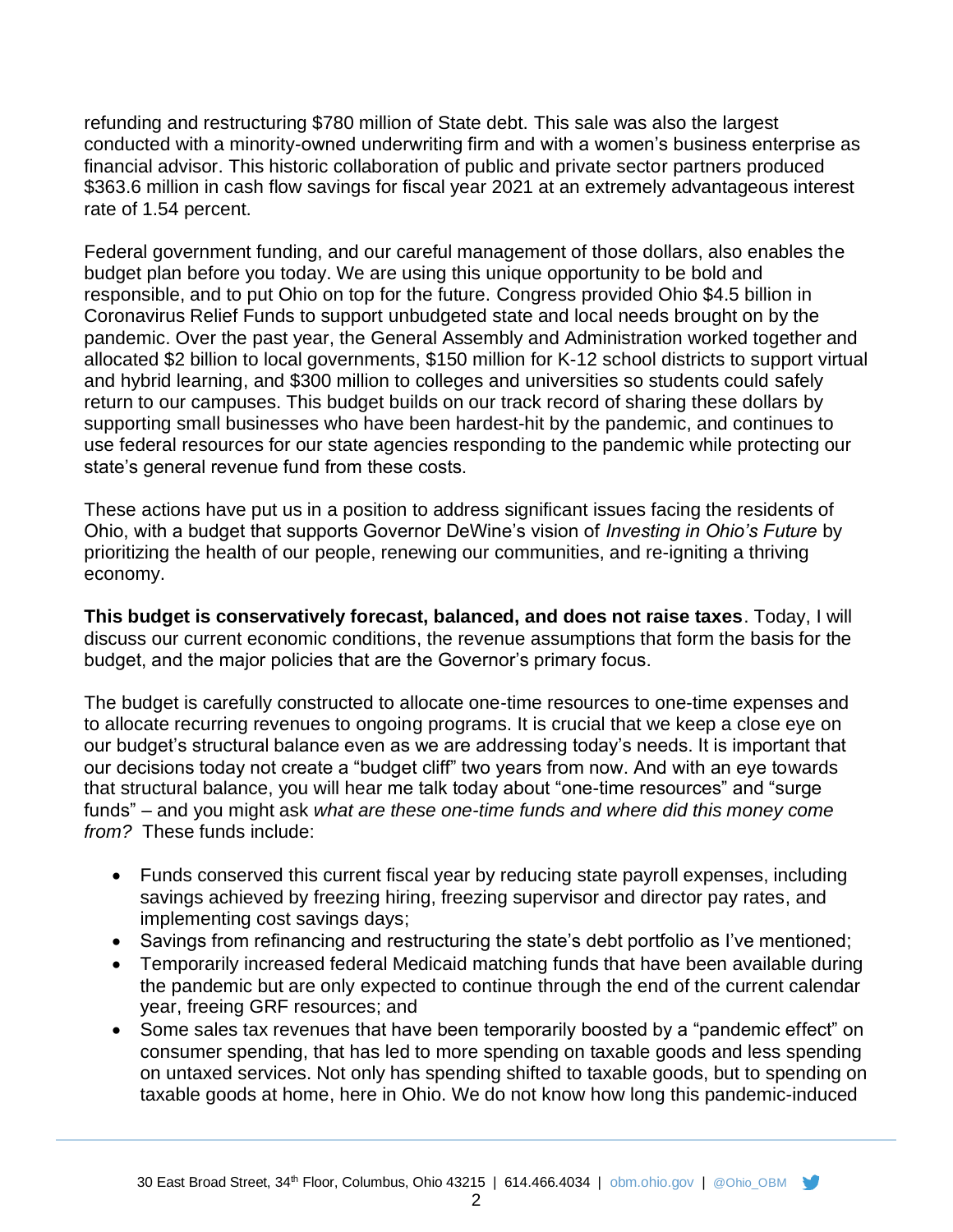shift in consumer spending will last, so it is important to carefully plan a portion of this budget as a one-time "surge" to address our citizen's most pressing needs today. In fact, it is necessary for our economic recovery that the shift in consumer spending eventually be reversed as spending on services recovers.

## **ECONOMIC OVERVIEW AND FORECAST**

The downturn caused by COVID-19 ended a record U.S. economic expansion of 128 months, from July 2009 through February 2020. During that expansion, the U.S. unemployment rate dropped to 3.5 percent in January 2020 and stayed there in February, getting back to the 50 year low it first touched in September 2019. Unemployment rates had not been that low since the last months of 1968 and the first months of 1969 when they reached 3.4 percent. Ohio's unemployment rate was 4.1 percent.

This good economic news was reflected in Ohio's tax revenues, which through February 2020 were \$249 million, or 1.6 percent, above estimate.

Along with the growth in aggregate measures of the economy, the long expansion had begun to lift the fortunes of lower income and wealth households. Unfortunately, these beneficial developments in the national and Ohio economies were halted and at least temporarily reversed by COVID-19.

The spread of COVID-19 had an immediate negative impact on consumption spending. Figure 1 below illustrates the severity of the decline in consumption, compared to the prior year. At the lowest point, in April, consumption spending fell by almost \$200 billion (\$2.3 trillion in an annualized basis), or 16.1 percent from the prior year.

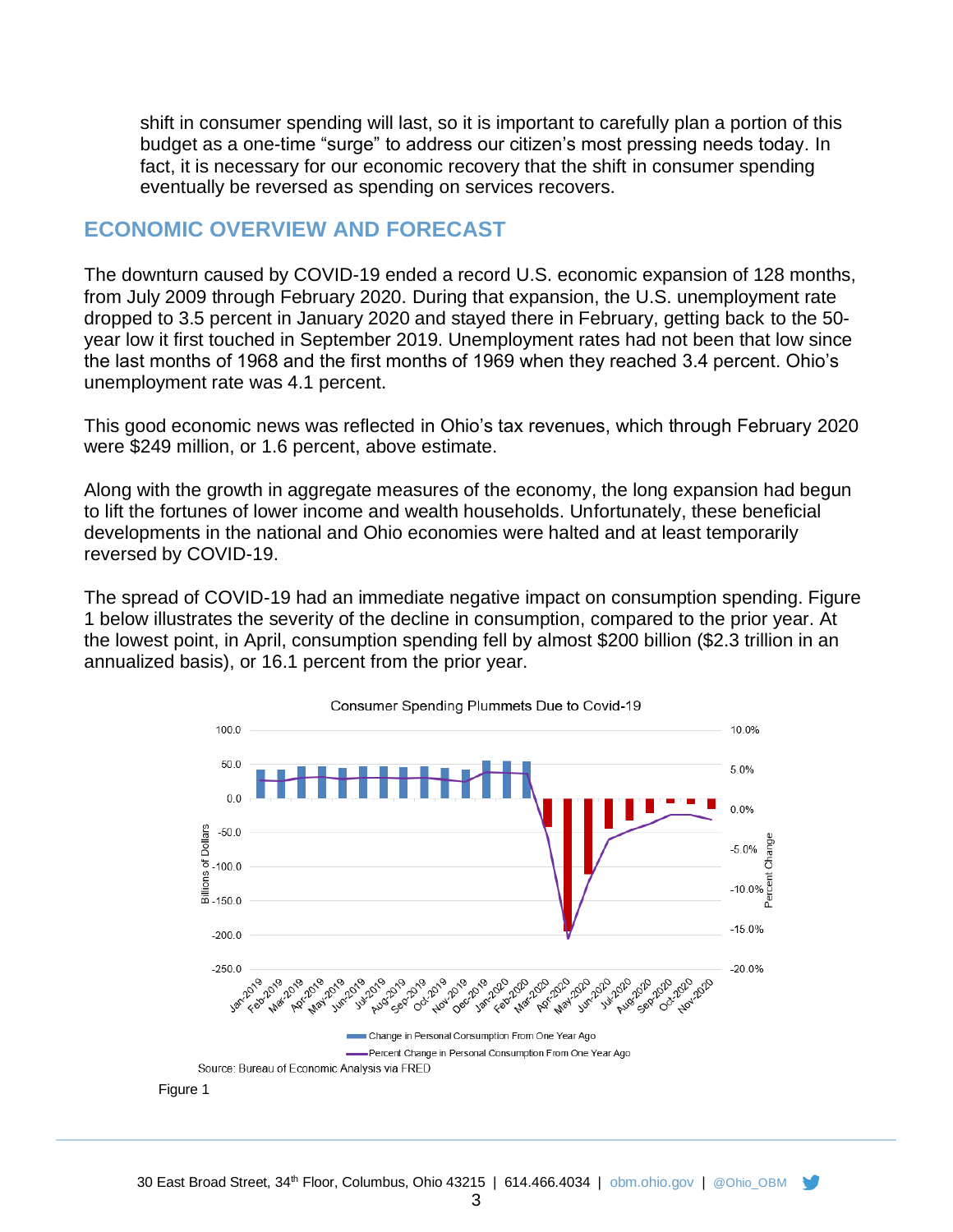On the employment side, states were flooded with unemployment claims. Nationally, the unemployment rate increased dramatically from 3.5 percent in February to a peak of 14.8 percent in April. In Ohio, the April unemployment rate hit 17.6 percent. The week ending April 18, 2020 saw total Ohio unemployment claims peak at almost 870,000 initial claims. All these employment statistics were much worse than at the lowest point of the Great Recession.

Figure 2, below, shows the initial spike in unemployment rates at the onset of the pandemic and the steady decline since April. In October 2020, Ohio's unemployment dipped below the national rate and has remained there for the last three months. Ohio's unemployment rate for December was 5.5 percent, while the U.S. rate was substantially higher, at 6.7 percent.





At this time of enormous economic upheaval, Congress acted swiftly and decisively. The Coronavirus Aid, Relief, and Economic Security (CARES) Act was enacted on March 27, 2020. The CARES Act, along with the Paycheck Protection Program and Healthcare Enhancement Act, passed on April 24, 2020, provided \$2.2 trillion in federal spending and tax relief to bolster the economy. To put this federal support into context, the \$2.2 trillion amount was over 10 percent of pre-pandemic GDP. This was a much larger relief package than the American Recovery and Reinvestment Act of 2009 (ARRA), passed to support the economy amid the Great Recession. ARRA spending and tax cuts totaled about 5.7 percent of pre-recession GDP.

While the CARES Act was an enormously detailed and complex piece of legislation, it had three very clear pillars of support for the economy: expanded unemployment insurance, direct payments to households (so called "stimulus checks"), and Paycheck Protection Program (PPP) loans and grants to businesses, aimed at retaining jobs and income for employees. These three provisions accounted for about \$1.3 trillion of the \$2.2 trillion CARES Act total, or over 6 percent of pre-pandemic GDP.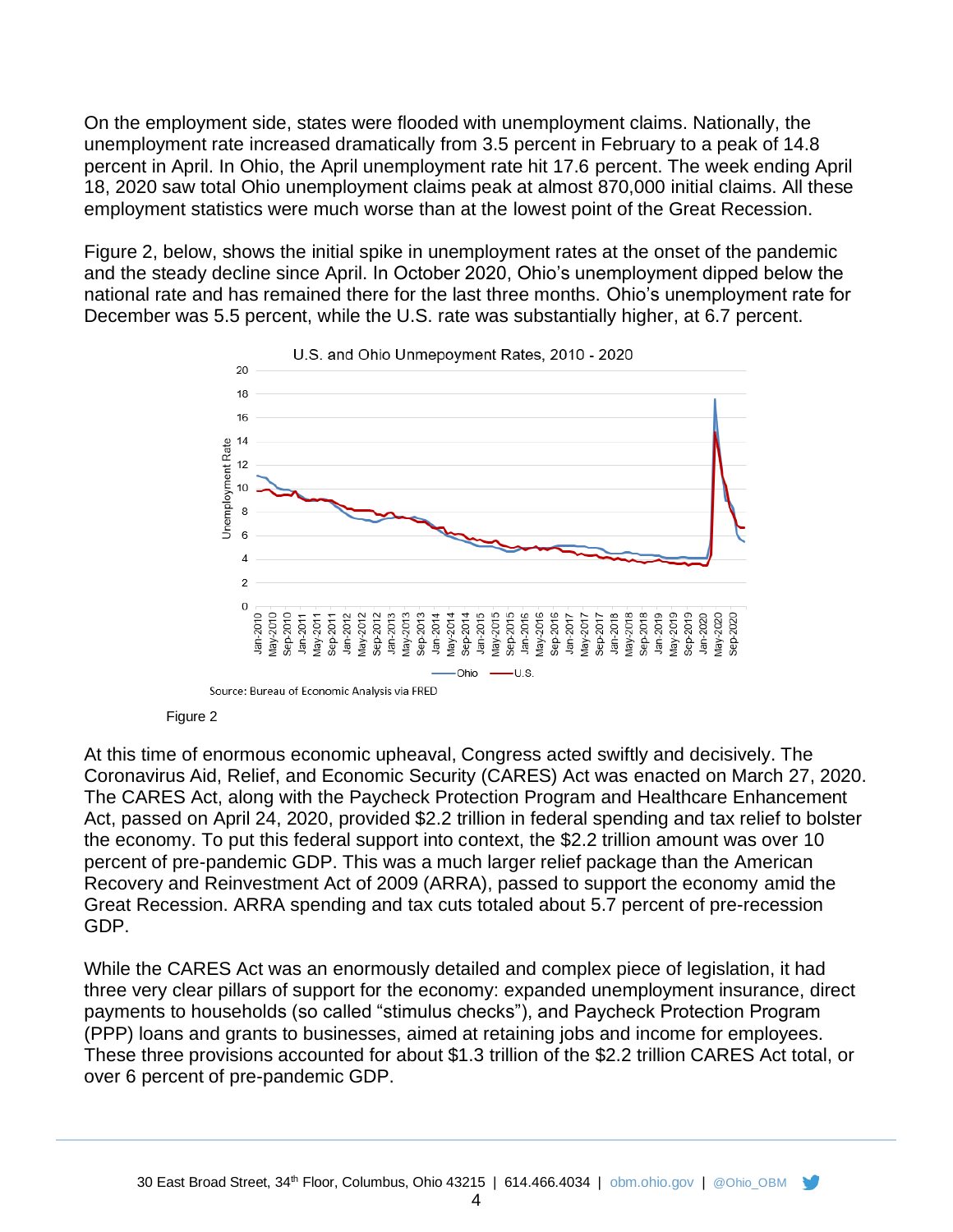One can see the impact of this infusion of federal money to households and businesses in the monthly estimates of disposable income (income after taxes) of households. Disposable income over the March through November 2020 period actually rose by \$1.03 trillion over the March through November period a year prior. As Figure 3 illustrates, this increase in income was led by increases in unemployment compensation and stimulus checks, which accounted for 77 percent of the increase.



Source: Bureau of Economic Analysis via FRED

#### Figure 3

Some of the increase in disposable income went to preventing consumption from falling farther than it otherwise would have. As shown in Figure 1 earlier, consumption has been steadily recovering since its low in April. Furthermore, consumption of goods has actually risen, while services have been the driver of the consumption decline, as shown in Figure 4.

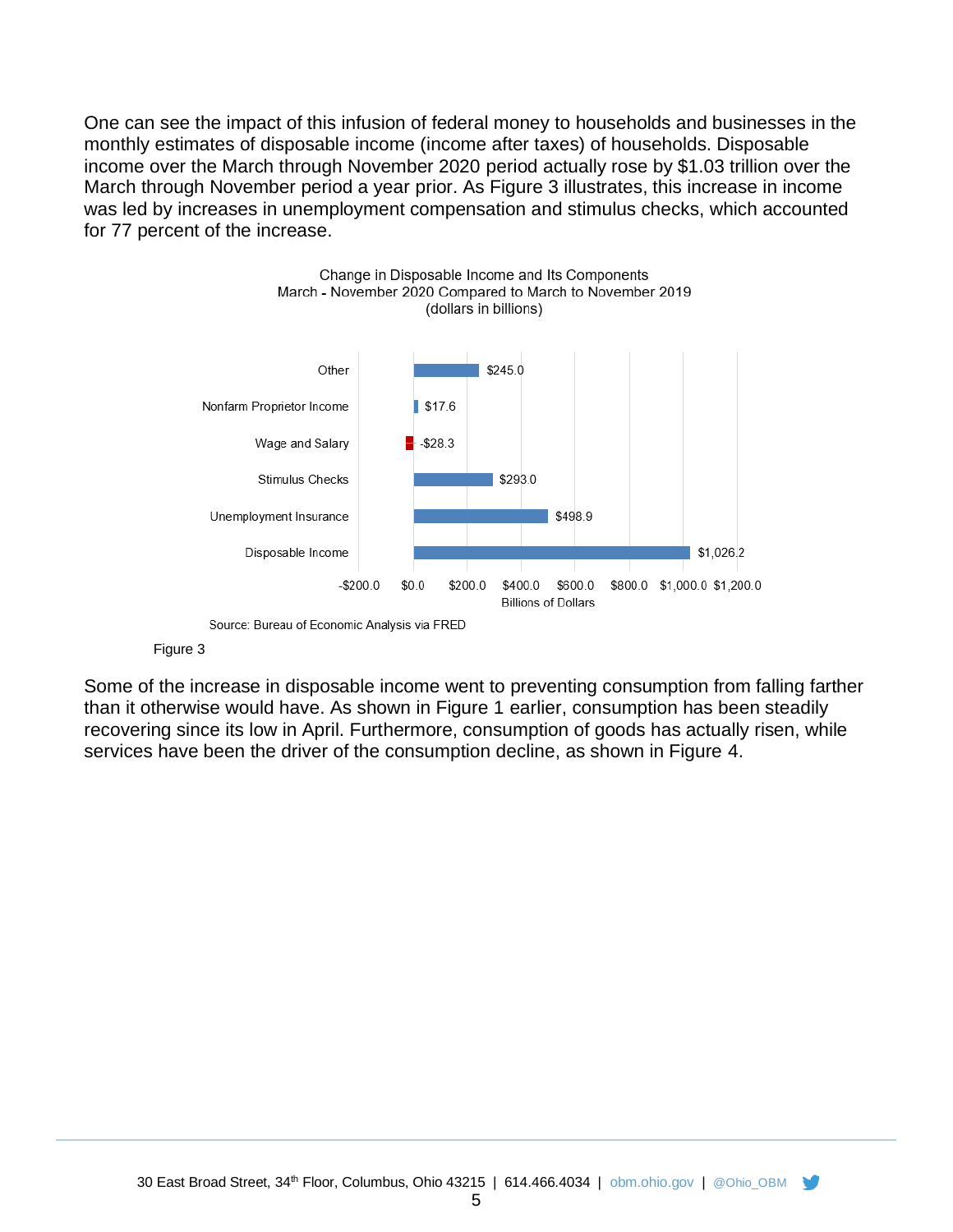

Source: Bureau of Economic Analysis via FRED



The increase in spending on goods has been one important factor supporting the sales tax since its sharp decline in March through May.

Overall, the economy continues to rally. Real GDP for the fourth quarter increased by 4.0 percent from the third quarter, as consumption of services finally began to rise again, although still well below where it was a year ago. In an echo of the Great Recession, the recovery of production has outpaced the recovery in the labor market. As Figure 5 shows, GDP for the last quarter of 2020 was back to only 2.5 percent below where it was one year ago, pre-pandemic, whereas both U.S. and Ohio employment are still about 6 percent below their pre-pandemic levels.



Figure 5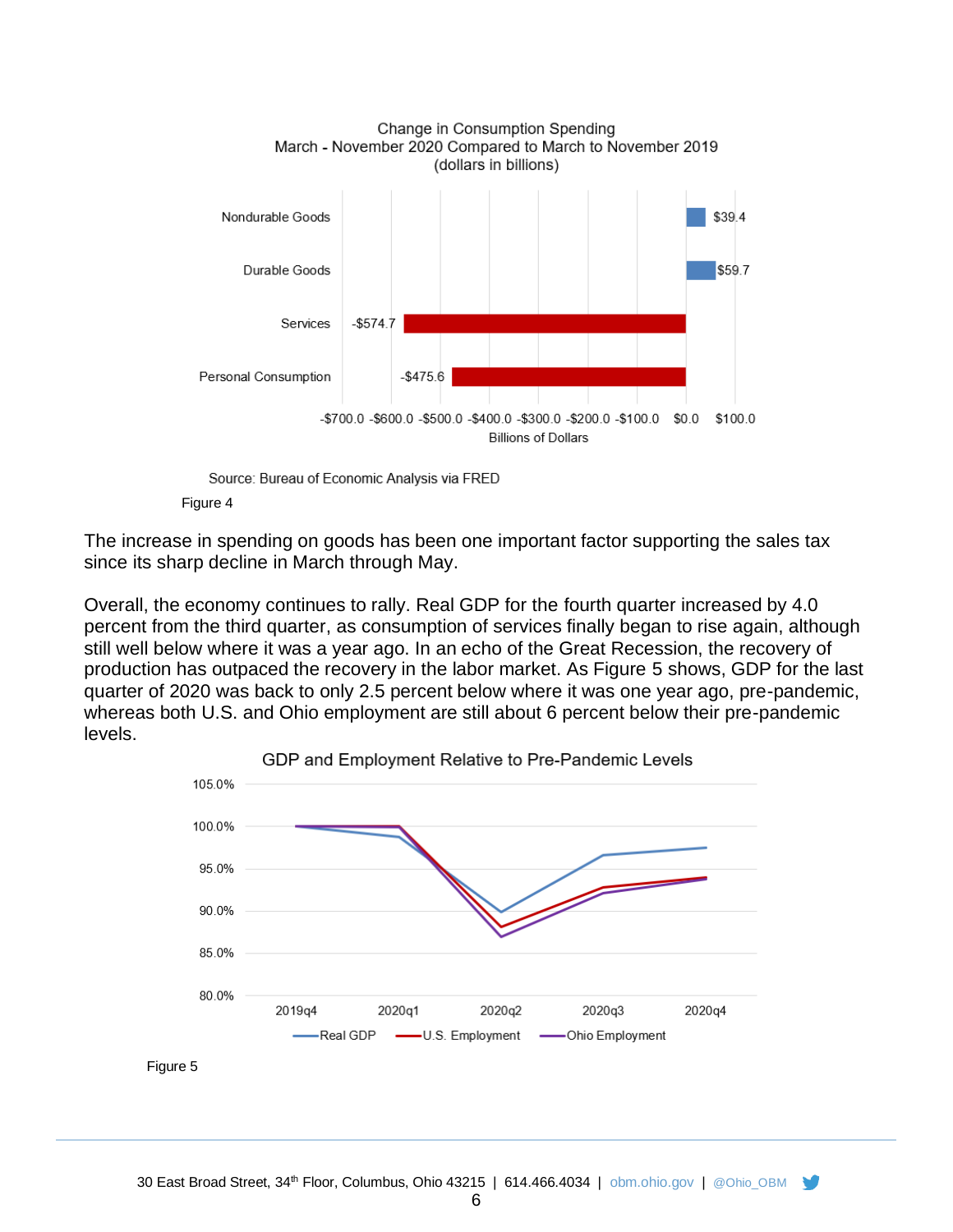Despite the fact that the economy has rallied, no account would be complete without mentioning the fact that the economic hardship has been disproportionately borne by lower wage workers. Employment has not rebounded to the same degree for those workers, and weekly data reported by the Census shows that many of our households, around the nation and here in Ohio, are facing difficulties in affording enough food, covering rent, and paying other household expenses. This drives many of the policy priorities included in Governor DeWine's Executive Budget before you today.

#### **The Outlook**

IHS Markit is OBM's primary supplier of national and state economic forecasts. Our association with this highly respected firm of economists goes back for more than 30 years, when the firm emerged from the Wharton School of Business. OBM also has a long association with Moody's Analytics.

The IHS Markit and Moody's Analytics forecasts are similar in their broad outlines, with both calling for a strong resurgence in U.S. growth in calendar years 2021 and 2022, with growth moving back toward the estimated long-term trend in calendar year 2023. Table 1 below shows the December 2020 baseline forecasts of both firms, along with the January mean forecasts of the Wall Street Journal Survey of economists and the November median forecasts of the Philadelphia Federal Reserve bank Survey of Professional Forecasters.

| U.S. Real GDP growth, History and Dec-2020 Moody's and IHSM baseline    |      |      |        |      |      |      |  |  |  |  |  |
|-------------------------------------------------------------------------|------|------|--------|------|------|------|--|--|--|--|--|
| forecast                                                                |      |      |        |      |      |      |  |  |  |  |  |
| WSJ forecast from Jan-2021, Philadelphia Fed SPF forecast from Nov-2020 |      |      |        |      |      |      |  |  |  |  |  |
|                                                                         | 2018 | 2019 | 2020   | 2021 | 2022 | 2023 |  |  |  |  |  |
| <b>IHS Markit</b>                                                       | 3.0  | 2.2  | $-3.4$ | 4.3  | 3.6  | 2.6  |  |  |  |  |  |
| Moody's Analytics                                                       | 3.0  | 2.2  | $-3.5$ | 4.1  | 4.7  | 3.2  |  |  |  |  |  |
| WSJ Survey                                                              | 3.0  | 2.2  | $-2.5$ | 4.3  | 3.0  | 2.4  |  |  |  |  |  |
| Philadelphia Fed SPF                                                    | 3.0  | 2.2  | $-3.5$ | 4.0  | 3.0  | 2.1  |  |  |  |  |  |

Table 1

As one can see in Table 1, there is remarkable consensus around U.S. GDP growth in calendar year 2021, with the forecasts at or slightly above four percent. In calendar years 2022 and 2023, the Moody's forecast is an outlier on the high side.

The labor market forecasts of the two firms show a different pattern. As Table 2 shows, Moody's is more pessimistic about the pace of labor market recovery, despite their forecast of faster GDP growth. The Moody's forecast is a low outlier in terms of predicting both lower job totals and a higher unemployment rate.

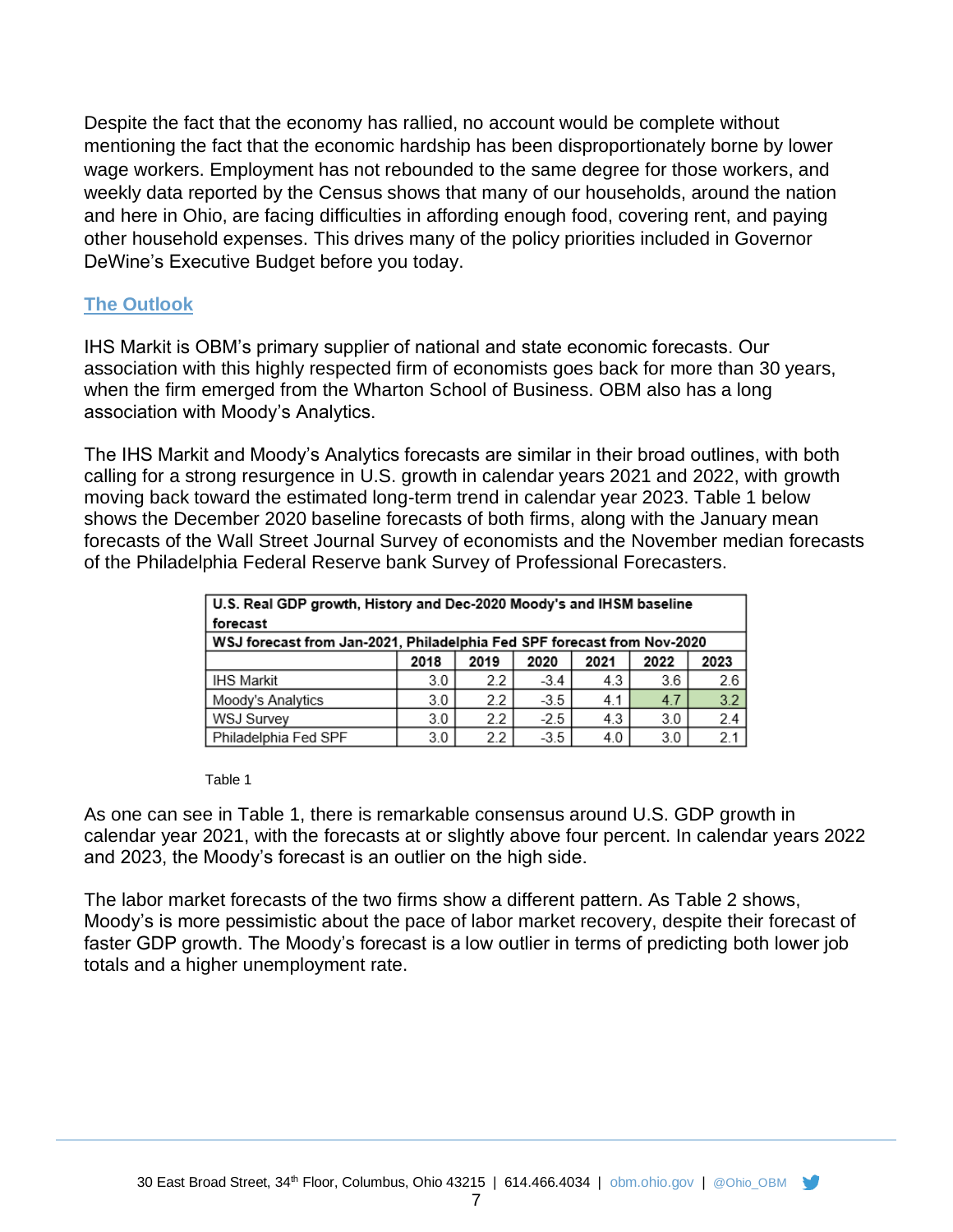| U.S. Payroll Employment and U.S. Unemployment Rate, History<br>and Dec-2020 Moody's and IHSM baseline forecast |                               |       |       |       |       |       |       |  |  |  |  |  |
|----------------------------------------------------------------------------------------------------------------|-------------------------------|-------|-------|-------|-------|-------|-------|--|--|--|--|--|
| WSJ forecast from Jan-2021, Philadelphia Fed SPF forecast from Nov-2020                                        |                               |       |       |       |       |       |       |  |  |  |  |  |
|                                                                                                                |                               | 2018  | 2019  | 2020  | 2021  | 2022  | 2023  |  |  |  |  |  |
| <b>IHSM</b>                                                                                                    | payroll employment (millions) | 148.9 | 150.9 | 142.3 | 146.3 | 151.3 | 153.2 |  |  |  |  |  |
| <b>IHSM</b>                                                                                                    | unemployment rate             | 3.9   | 3.7   | 8.1   | 5.9   | 4.6   | 4.4   |  |  |  |  |  |
| MA                                                                                                             | payroll employment (millions) | 148.9 | 150.9 | 142.3 | 143.9 | 147.4 | 151.0 |  |  |  |  |  |
| MA                                                                                                             | unemployment rate             | 3.9   | 3.7   | 8.1   | 6.9   | 6.0   | 4.6   |  |  |  |  |  |
| WSJ                                                                                                            |                               |       |       |       |       |       |       |  |  |  |  |  |
| Survey                                                                                                         | unemployment rate             | 3.9   | 3.7   | 8.1   | 6.2   | 5.8   | 5.5   |  |  |  |  |  |
| SPF                                                                                                            | unemployment rate             | 3.9   | 3.7   | 8.1   | 6.3   | 5.2   | 4.6   |  |  |  |  |  |

#### Table 2

After carefully examining these forecasts, both at the macro level as in Tables 1 and 2, and at a more micro level, looking at such variables as consumption spending on goods and services, **OBM selected the IHS Markit December baseline forecast as the basis for the revenue and Medicaid caseload forecasts that underpin the Executive Budget.**

There is more detail about the baseline economic forecast in the Governor's Executive Budget document, the "Blue Book", Section B, if you would like more information than I have discussed today.

#### **Risks to the Forecast**

Unsurprisingly, since it was a global pandemic that halted the longest expansion in U.S. history, the greatest risks, both to the upside and to the downside, are tied to the course of the pandemic. The upside risks are largely from vaccine deployment being faster and more effective than assumed in the IHS Markit December baseline.

There is also upside risk related to the surge in U.S. savings that I mentioned earlier in my testimony. Once consumers feel that it is safe to consume services such as hotel accommodations and restaurant meals, consumption of those and other services might grow very fast as pent-up demand is released. Research by economists at both the New York Federal Reserve Bank and at universities have found that although the CARES Act direct payments to households helped to shore up consumption spending in calendar year 2020, much of those payments were saved by households that had either higher incomes or higher bank balances to begin with. These precautionary savings, and savings from the second round of stimulus payments, could lead to higher consumption spending later in calendar year 2021, and in calendar year 2022.

On the downside, the risks to the forecast are more numerous. Just as in the optimistic scenario, the main downside risks are centered on vaccine deployment, the number of COVID-19 cases and hospitalizations, and containment measures.

If vaccine production and deployment takes longer than anticipated in the U.S., population immunity would take longer to reach, leading to a loss in consumer confidence, a slower recovery in consumption spending, further employment loss, or at least a lack of rehiring in service sectors, and a reduction in business investment in those sectors.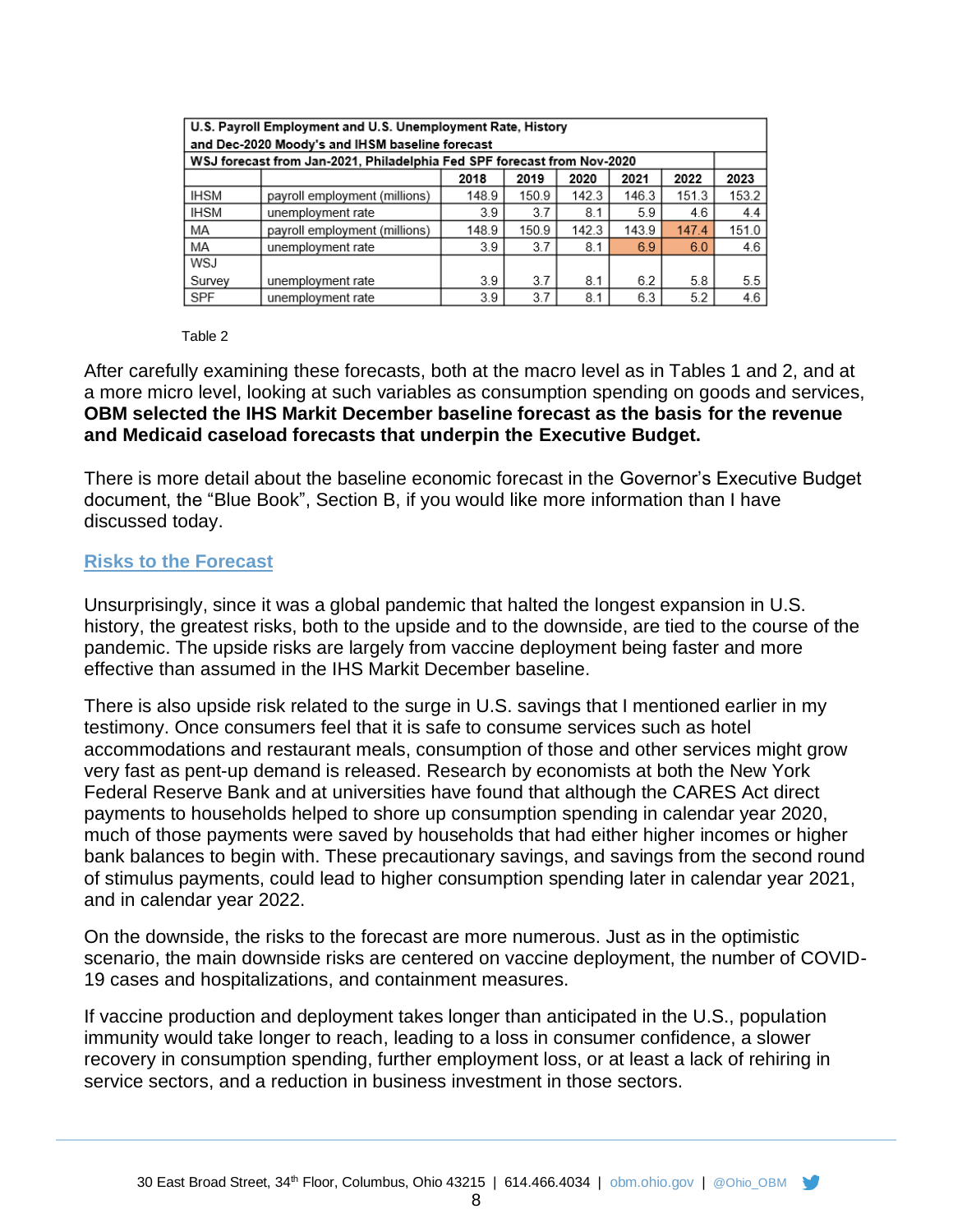There are other risks that are less immediate but still significant.

- (i) Difficulties with vaccine rollout for key trading partners, Canada, Mexico, the Eurozone, and Asia, could lead to weak exports and slower U.S. growth, particularly in manufacturing, which is important to Ohio's economy.
- (ii) High asset prices, particularly stock prices but also home prices, which have been fueled in part by the surge in saving, could turn out to be an asset bubble which deflates quickly, hurting consumer confidence and leading to a pullback in spending.
- (iii) In the longer run, a Federal Reserve policy that keeps interest rates very low and injects large amounts of liquidity into the economy could lead to fast increases in inflation, forcing a sharp policy reversal by the Federal Reserve resulting in slower long-run growth.
- (iv) Workers who have left the labor force due to COVID-19 eventually re-enter with skills that are mismatched to the post-pandemic economy, leading to lower overall productivity and slower income growth.

OBM's adoption of the baseline IHS Markit forecast does not ignore these risks. **The revenue prediction models that rely on the IHS Markit baseline forecast for inputs generate quite conservative tax revenue forecasts in fiscal year 2021, and by extension also produce conservative forecasts in fiscal year 2022 and fiscal year 2023**.

#### **Detailed Near-Term Outlook**

There are literally thousands of national and state variables in the IHS Markit economic forecasts. OBM pays particular attention to a relatively small group of key variables that either summarize the broad economy or are directly used in the equations that are used to forecast GRF tax revenues. The fiscal years 2021-2023 forecasts for those variables, along with the history for fiscal years 2018-2020, are summarized in Table 3, below. Please note that these forecasts are displayed in state fiscal year terms, so they will differ from the calendar year forecasts shown in Tables 1 and 2.

#### History and IHS Markit Dec2020 Baseline Forecast of Key Economic Variables, FY 2018-2023 Annual percent change unless otherwise indicated

|         |                                               |         |         |         | FY 2018 FY 2019 FY 2020 FY 2021 FY 2022 FY 2023 |         |                                          |
|---------|-----------------------------------------------|---------|---------|---------|-------------------------------------------------|---------|------------------------------------------|
| Output  |                                               | Actual  | Actual  |         |                                                 |         | <b>Actual Estimate Forecast Forecast</b> |
|         | U.S. Real GDP                                 | 2.9     | 2.5     | $-1.1$  | 1.0                                             | 3.8     | 3.0                                      |
|         | Ohio Real GDP                                 | 1.6     | 2.1     | $-1.9$  | 0.4                                             | 3.4     | 2.5                                      |
| Income  |                                               |         |         |         |                                                 |         |                                          |
|         | U.S. nominal personal income                  | 5.4     | 4.8     | 5.2     | 2.8                                             | 1.5     | 4.1                                      |
|         | Ohio nominal personal income                  | 4.1     | 4.0     | 4.7     | 2.9                                             | 1.1     | 3.7                                      |
|         | Ohio nominal wage and salary income           | 4.0     | 4.1     | 0.6     | 3.2                                             | 4.8     | 3.6                                      |
|         | Employment                                    |         |         |         |                                                 |         |                                          |
|         | U.S. nonfarm employment                       | 1.5     | 1.5     | $-1.9$  | $-2.7$                                          | 4.3     | 2.0                                      |
|         | Ohio nonfarm employment                       | 0.7     | 0.6     | $-5.3$  | 0.5                                             | 3.7     | 11                                       |
|         | U.S. unemployment rate (percentage)           | 4.1     | 3.8     | 6.0     | 7.0                                             | 5.1     | 4.5                                      |
|         | Ohio unemployment rate (percentage)           | 4.5     | 4.2     | 7.9     | 6.2                                             | 5.29    | 4.8                                      |
|         | <b>Consumer Spending</b>                      |         |         |         |                                                 |         |                                          |
|         | U.S. real personal consumption expenditure    | 2.7     | 2.5     | $-1.3$  | 1.7                                             | 4.5     | 2.6                                      |
|         | U.S. nominal personal consumption expenditure | 4.7     | 4.4     | 0.0     | 3.1                                             | 6.5     | 4.6                                      |
|         | U.S. retail and food service sales            | 4.8     | 3.5     | 0.3     | 8.3                                             | 5.7     | 4.2                                      |
|         | U.S. light vehicle sales (millions of units)  | 17.14   | 17.15   | 16.48   | 14.65                                           | 16.06   | 15.98                                    |
|         | U.S. light vehicle average price (thousands)  | \$33.09 | \$33.96 | \$35.38 | \$37.38                                         | \$38.15 | \$39.18                                  |
| Table 3 |                                               |         |         |         |                                                 |         |                                          |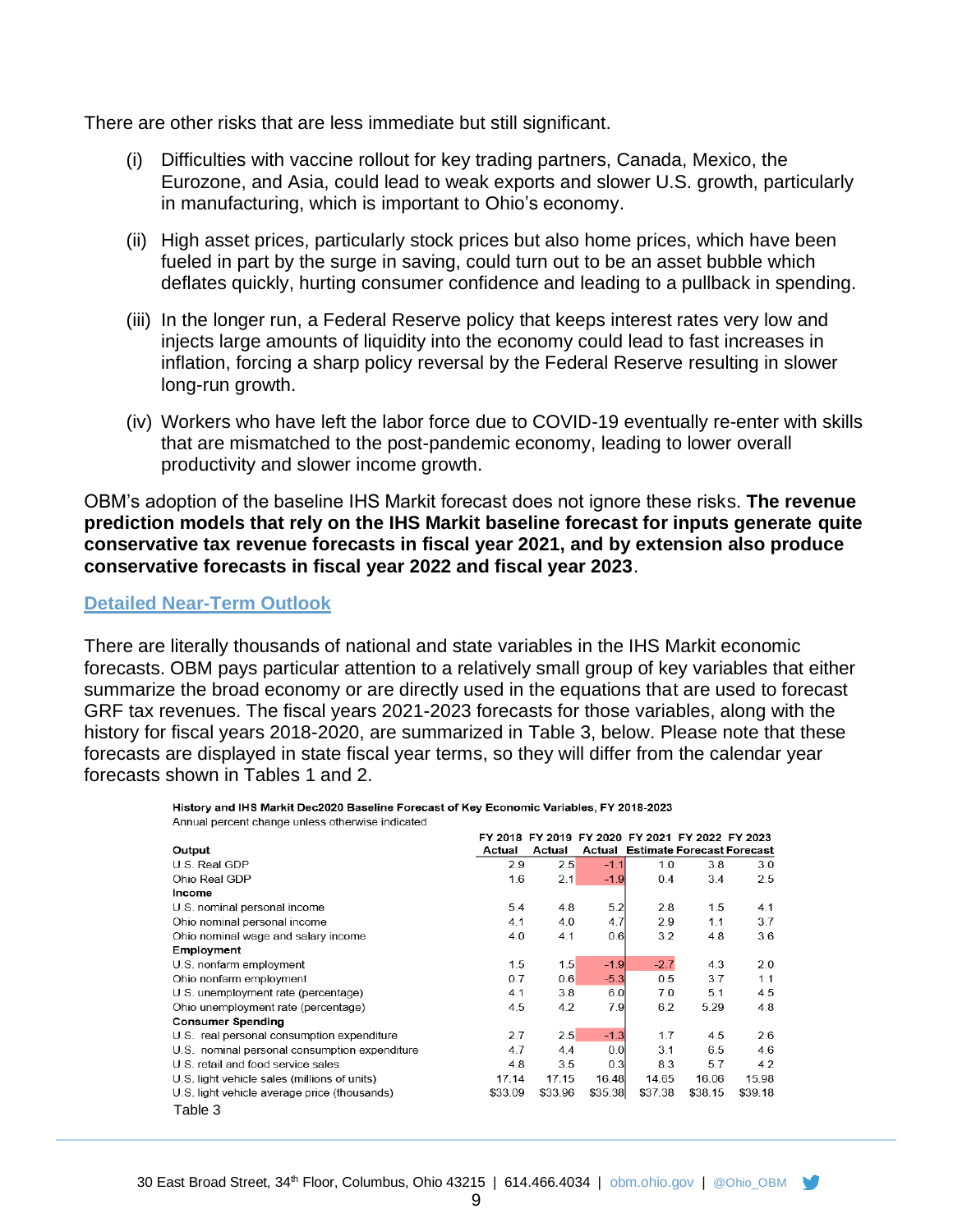#### **GENERAL REVENUE FUND TAX FORECAST**





#### Figure 6

OBM staff, in conjunction with the Department of Taxation, developed the GRF tax revenue forecasts. These forecasts reflect the total GRF tax revenue resources expected to be produced in each fiscal year and which will be available to fund the GRF appropriations in this Executive Budget.

The baseline GRF tax revenue forecasts total \$24.79 billion in fiscal year 2022 and \$25.6 billion in fiscal year 2023. The forecasted annual growth rates are 2.0 percent for fiscal year 2022 and 3.4 percent for fiscal year 2023.

I would like to summarize our forecasts for the most significant tax sources. The personal income tax typically poses the greatest complexity in forecasting Ohio's baseline GRF tax revenues. Employer withholding is the primary driver of income tax revenue, and the component most amenable to conventional econometric modeling. In fact, going back to the pre-pandemic period, OBM's employer withholding estimates for the first 2/3<sup>rds</sup> of fiscal year 2020 were quite close to actual performance: July through February 2020 collections were \$44 million (0.7 percent) above estimate. This shows that our forecasting models fit very well with actual economic performance. Once the pandemic struck, to no one's surprise, we found that employer withholding collections did not reach estimate during the remainder of fiscal year 2020: from March through June, employer withholding was \$177 million (-5.9 percent) below estimate. However, fiscal year 2021 has so far shown a distinct upturn from the spring and performance has been more in line with original estimates: through December, fiscal year 2021 employer withholding collections have exceeded the estimate by just \$15 million (0.3 percent). Monthly withholding collections have increased by 4 percent over the prior year once one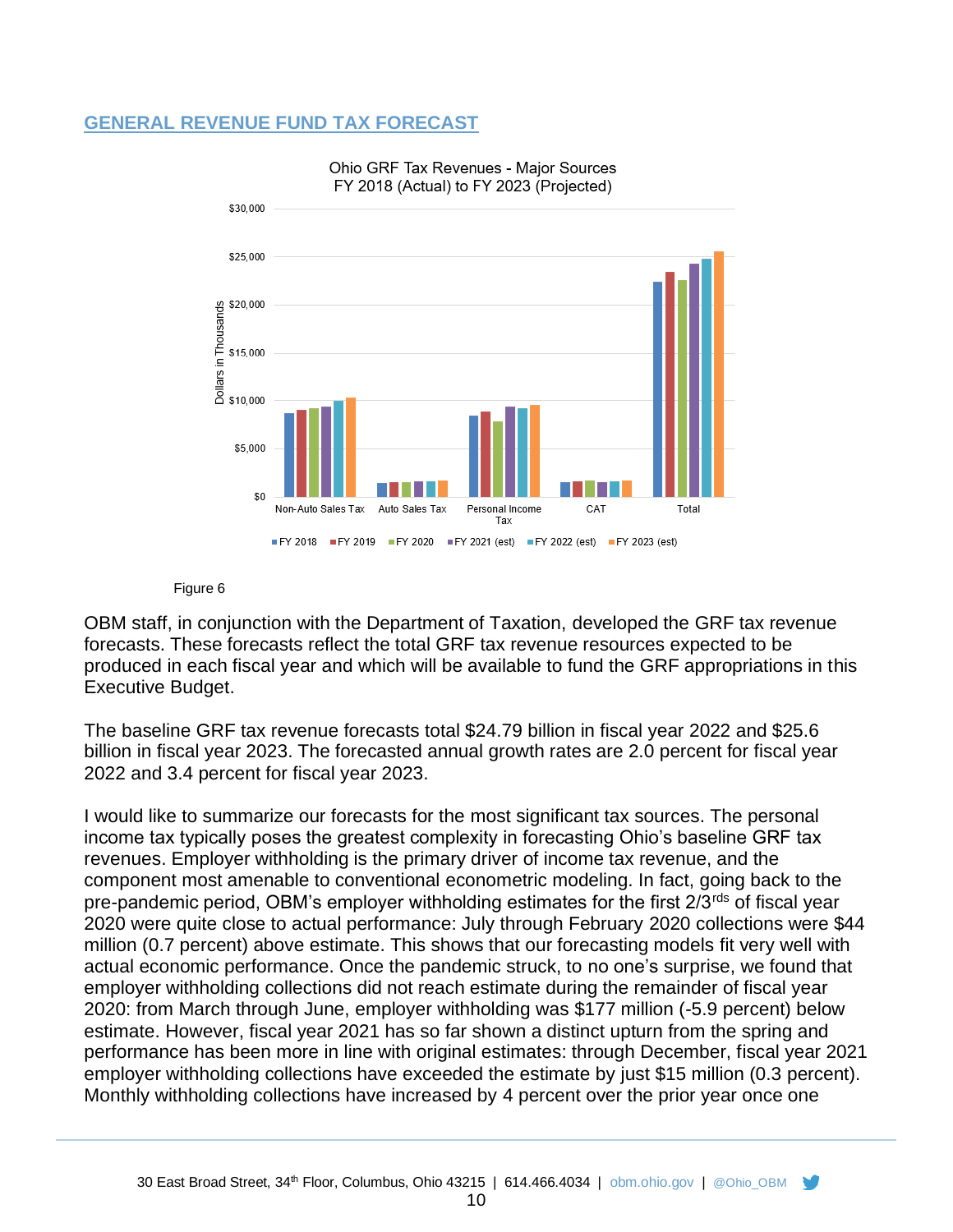adjusts for the withholding tax rate reduction that occurred in calendar year 2020. The fiscal year 2021 performance is impressive considering that unemployment levels remain elevated. Based on the economic forecast of a recovering labor market, monthly employer withholding is projected to grow by 5.9 percent in fiscal year 2022 and by 4.4 percent in fiscal year 2023.

The most challenging part of forecasting income tax revenue involves non-withholding collections that are based on non-wage income – these include the taxable income streams such as capital gains, interest, dividends, other forms of investment income, and partnership and sole proprietor income (not otherwise deducted under Ohio law). Data on non-wage income emanates from the Internal Revenue Service, albeit with a considerable lag. At present, the most recent data we have is from tax year 2018, while the state is currently receiving revenues based on what happened in tax year 2020. To forecast revenue for this budget, OBM and the Department of Taxation must estimate present levels of income because what is actually known comes from IRS-originated data that is two years old, and then forecast future years' non-wage income.

The economic crisis has made non-wage income tax forecasting more challenging than usual. For instance, there is high unpredictability on the aggregate levels of business income for sole proprietors and investors in pass-through entities during tax year 2020; even with the very large amounts of federally-enacted stimulus, much of it does not translate into taxable income. Another non-wage component with large uncertainty is taxable unemployment compensation; the level will be much higher than normal, but because of Ohio's income tax rate structure, including the exemption for incomes below \$22,150, it is difficult to estimate the tax associated with such compensation. All told, the considerable amount of uncertainty impacting tax year 2020 non-wage income creates associated uncertainty for fiscal year 2021 revenue.

Going forward, for fiscal years 2022 and 2023, OBM has taken a conservative approach to forecasting the various components of non-wage income, to hedge the overall income tax forecasts against downside risk. OBM forecasts total GRF income tax baseline revenues to decline by 2.3 percent in fiscal year 2022, but then grow by 4.3 percent in fiscal year 2023. As mentioned above, the postponement of income tax payments into July 2020 produced an estimated \$719 million in one-time revenue in fiscal year 2021. If not for that change, there would have been positive estimated baseline income tax growth in fiscal year 2022.

I would now like to turn to auto and non-auto sales tax revenues. Throughout fiscal year 2021, both the auto sales tax and non-auto sales tax have been running well above the estimates crafted at the enactment of the current biennial budget. After experiencing a combined auto and non-auto shortfall of \$473 million (12.7 percent) during the last 1/3<sup>rd</sup> of fiscal year 2020, with the decline primarily concentrated in April and May, the combined sources are \$357 million (6.3 percent) above estimate during the first half of fiscal year 2021.

OBM has devoted considerable time over the last six months to examining the likely reasons for this vibrant performance, particularly in the non-auto sales tax since it is more fiscally significant. Among the most compelling reasons for this performance are enacted federal fiscal policies that provided a tremendous amount of support paid directly to individuals and businesses, including assistance to the unemployed. It is reasonable to conclude the federal

11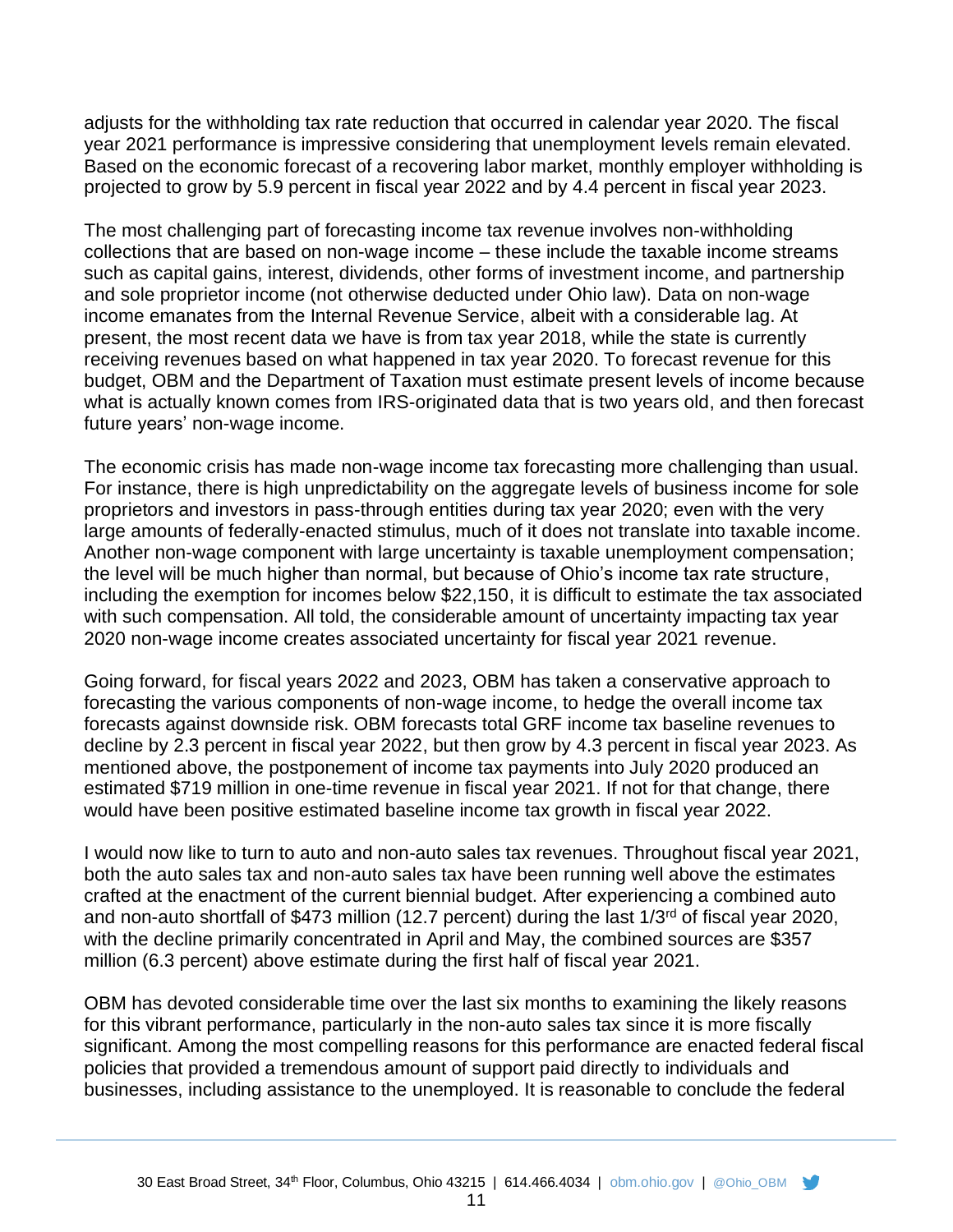support prevented a more drastic erosion in consumption and that the enhanced savings provided the resources to support additional consumption over succeeding months. In this way, federal policies contributed to our non-auto sales tax revenues.

Another major factor is an apparent significant shift away from the consumption of services and to the consumption of goods. Many services have simply become unavailable during the pandemic. The relative shift toward goods did not come simply by the decline in services. Instead, individuals have shown a willingness to increase their goods consumption; even as COVID spread, consumers and retailers alike have shown remarkable flexibility and willingness to spend their discretionary income, much of it on goods that are taxable under Ohio law.

One notable Ohio law change enacted as part of the current budget was the requirement for out-of-state sellers to collect Ohio sales tax, a response to the June 2018 U.S. Supreme Court ruling in *Wayfair vs. South Dakota*. The last budget bill also required marketplace facilitators (third-party online marketplaces) to collect sales tax on sales to Ohio consumers that were made on their platforms. This law change took effect in October 2019 and generated nearly \$250 million from marketplace facilitators in fiscal year 2020 and is expected to generate approximately \$375 million in during fiscal year 2021.

Despite the recent positive revenue news, important risks cloud the horizon. The virus inherently creates uncertainty: as long as the virus remains highly transmissible and most of the population remains vulnerable, we must remain ready for the possibility of a downturn in economic conditions. In addition, there is a possibility that consumers will begin to lose some of their willingness to purchase goods as the crisis endures. Even if further fiscal stimulus materializes from Washington, it is possible that consumers may choose to close their wallets and retrench by putting a higher share of their income into savings.

With this in mind, OBM conservatively forecasts that non-auto GRF sales tax revenue will increase by 2.6 percent in fiscal year 2021, followed by 5.6 percent growth in fiscal year 2022 and 3.4 percent growth in fiscal year 2023.

Auto sales tax revenue has also displayed stronger performance to date than expected during fiscal year 2021. After a historically dismal performance in April and May, falling 42 percent from estimate, this source has exceeded estimate ever since (13.5 percent above estimate for fiscal year 2021 to date). The reasons for this growth are likely due to both enhanced demand effects and supply limitations. Fiscal stimulus provided unexpected increases in income for many consumers, and the demand for vehicles seems to have increased as an adaptation to the "socially distanced" public health environment. This increased demand led to price effects because during the early-spring downturn in new vehicle sales, there was an associated decline in the supply of late-model used cars; meanwhile, as demand for used vehicles increased in late spring and summer, there were very large wholesale price spikes.

Using OBM's traditional revenue forecasting models in conjunction with the latest available economic forecasts, OBM estimates that auto sales tax revenues will increase by 7.6 percent in fiscal year 2021, and then conservatively continue to grow by 2.2 percent in fiscal year 2022,

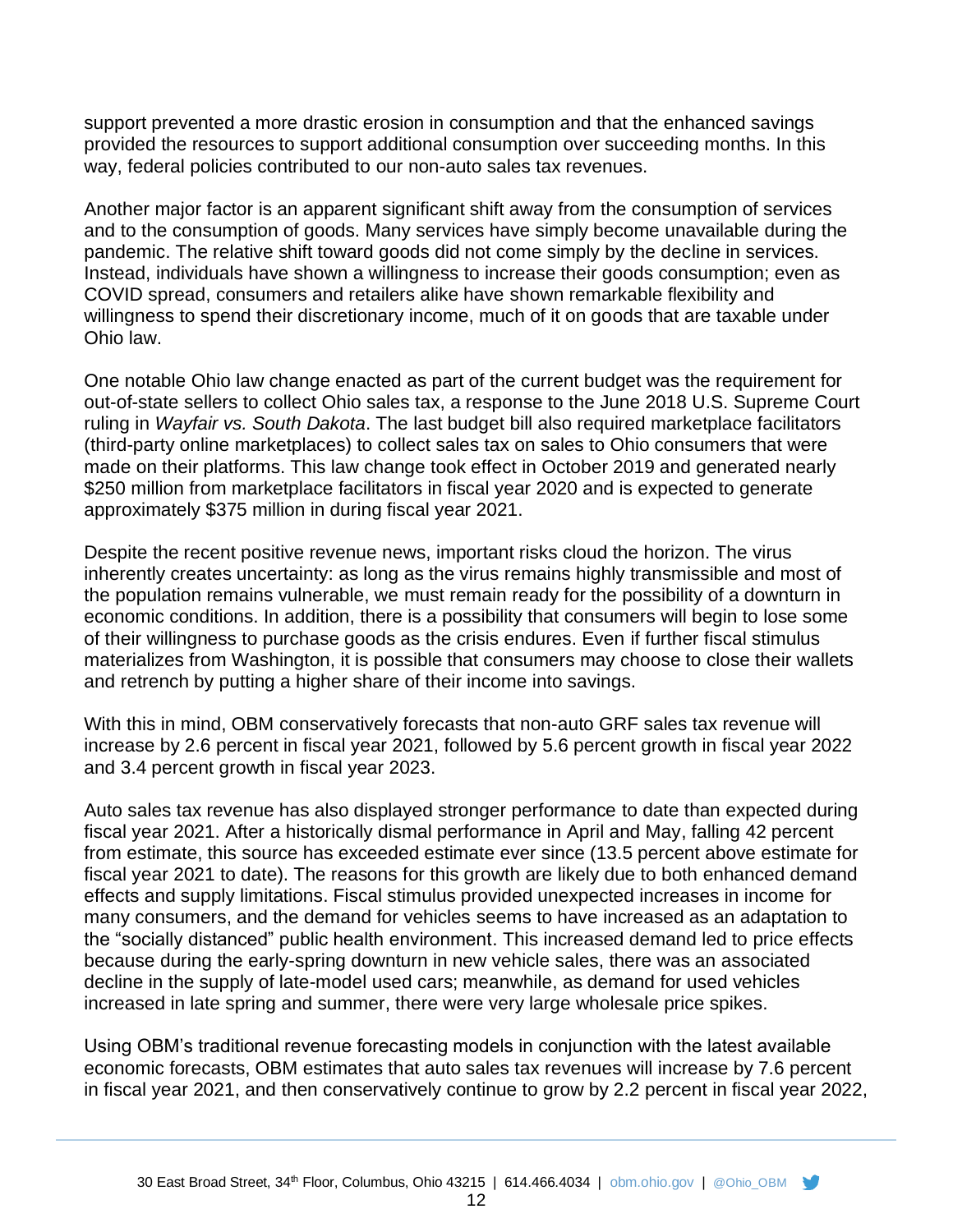#### and 1.7 percent in fiscal year 2023.

The final GRF tax forecast that I would like to discuss today is the commercial activity tax, or the CAT. The tax is based on taxable gross receipts, a very broad measure of aggregate economic activity. To no surprise, revenue from this source declined in early fiscal year 2021 since returns due in August reflected activity that occurred during the April-June 2020 period. Revenue for that period declined 13.0 percent from the prior year. However, another tax filing date has since elapsed, showing improved performance.

OBM's CAT forecast reflects a conservative forecast for fiscal year 2021, with an anticipated decline of 8.2 percent. However, a strong rebound is forecasted for fiscal year 2022, with revenue estimated to increase by 8.1 percent. For fiscal year 2023, revenue is estimated to grow by 5.8 percent.

Before leaving the discussion of revenues, I would briefly like to discuss one proposed policy change and its expected impact on GRF tax revenues. The budget proposes an expansion of the existing job creation tax credit program to allow more companies to qualify for the tax credit. The current program is targeted to companies that create at least ten new jobs and generate over \$660,000 in additional annual payroll. The proposal would require the Tax Credit Authority to expand the tax credit qualification criteria by allowing projects below these thresholds to qualify for the program. This would typically benefit smaller companies. No more than \$25 million in tax credits may be claimed per year under the expanded criteria. Because there is inherent lag between the proposal's effective date and when credits could first be issued and claimed, the first revenue impact is expected to occur in fiscal year 2023 and is estimated to reduce commercial activity tax revenue by \$10 million in that year and we have accounted for that in the budget before you today.

In addition to the GRF tax source discussion, it is important to note one non-GRF tax source, the Motor Fuel Tax, which was dramatically impacted at the start of the pandemic and is not expected to fully recover to pre-pandemic forecasted levels during the upcoming two-year period. Last spring, at the onset of the pandemic, traffic volumes decreased significantly. In fact, at one point in March, traffic declined nearly 50 percent from the same point in 2019. As a result, gas tax revenue came in \$125 million below projections in the final quarter of fiscal year 2020 and is expected to be much lower than initial projections in fiscal year 2021. Moving forward into the next biennium, the Ohio Department of Transportation (ODOT) expects gas tax revenue to start to recover, but is still projecting \$333 million less over the upcoming biennium when compared to pre-pandemic forecasts (-\$174 million in fiscal year 2022 and - \$159 million in fiscal year 2023) and the ODOT budget has been adjusted accordingly. Meanwhile, additional federal highway transportation funds have been included in the ODOT budget, which assist in closing that gap.

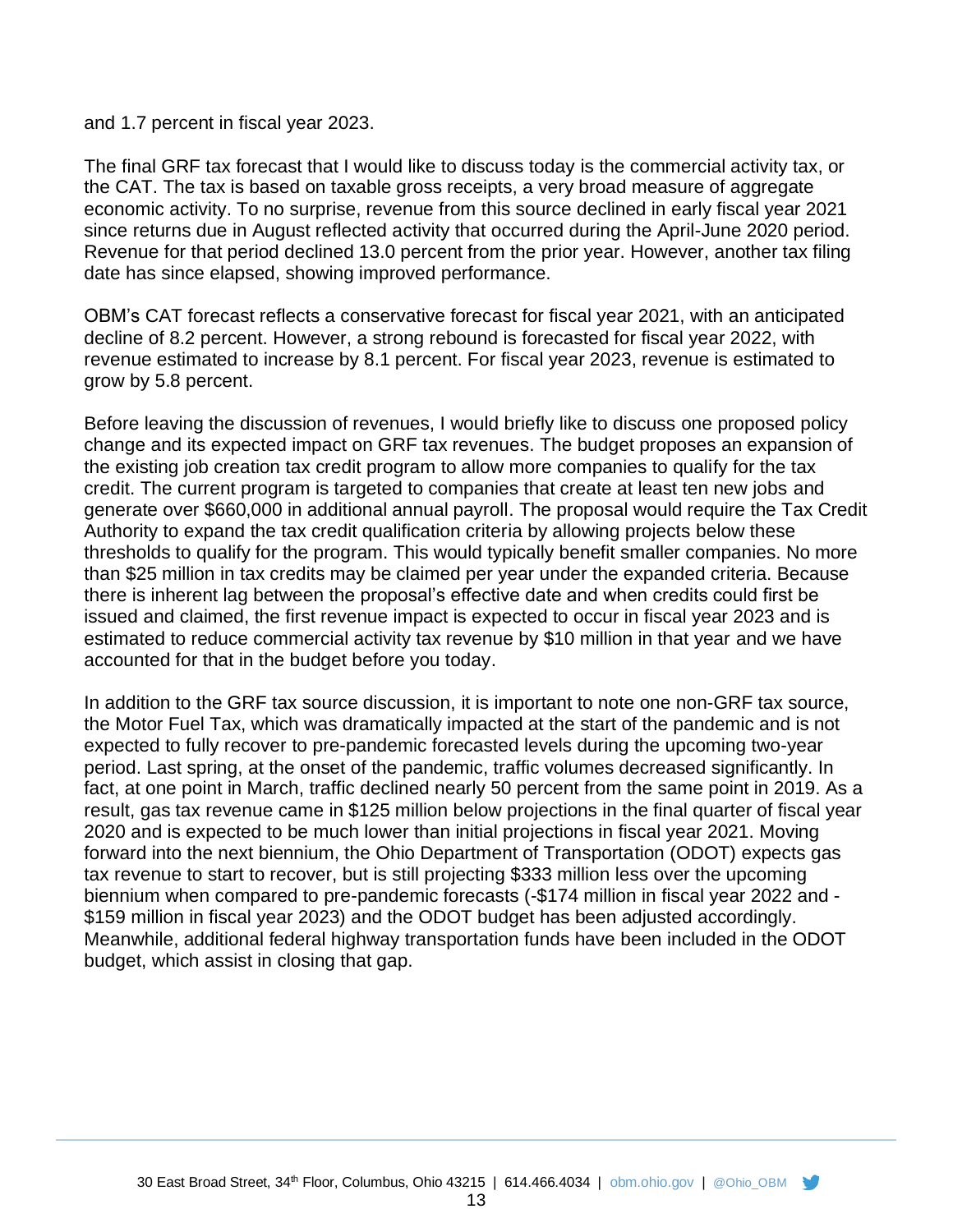# **FISCAL YEARS 2022-2023 BUDGET PRIORITIES**

I will now shift from discussing our economic and revenue forecasts to a discussion of the priorities outlined in Governor DeWine's Executive Budget.

Recommended appropriations in the Executive Budget are made across nearly 800 funds that are grouped by similarity of purpose into 14 budget fund groups. The largest budget fund group by far consists of only one fund, the General Revenue Fund. The GRF receives most general-purpose tax revenues of the state and is the fund where the state has the most discretion in resource allocation. The second largest fund group is Federal, which receives the state's federal revenue, with the notable exception of federal revenues for Medicaid expenditures paid from the GRF which are deposited back into the GRF.



# FY2022 - 2023 EXECUTIVE BUDGET

Figure 7

Figure 7 summarizes budget appropriations for all funds by category. The budget recommends total agency appropriations of \$85.7 billion in fiscal year 2022 and \$85.8 billion in fiscal year 2023. In dollar terms, the "all funds" budget grows by \$1.8 billion in fiscal year 2022 and \$65.6 million in fiscal year 2023.

As you can see, the largest category of all-funds expenditures is the Medicaid program at 41.4 percent, followed by General Government, and Primary and Secondary Education.

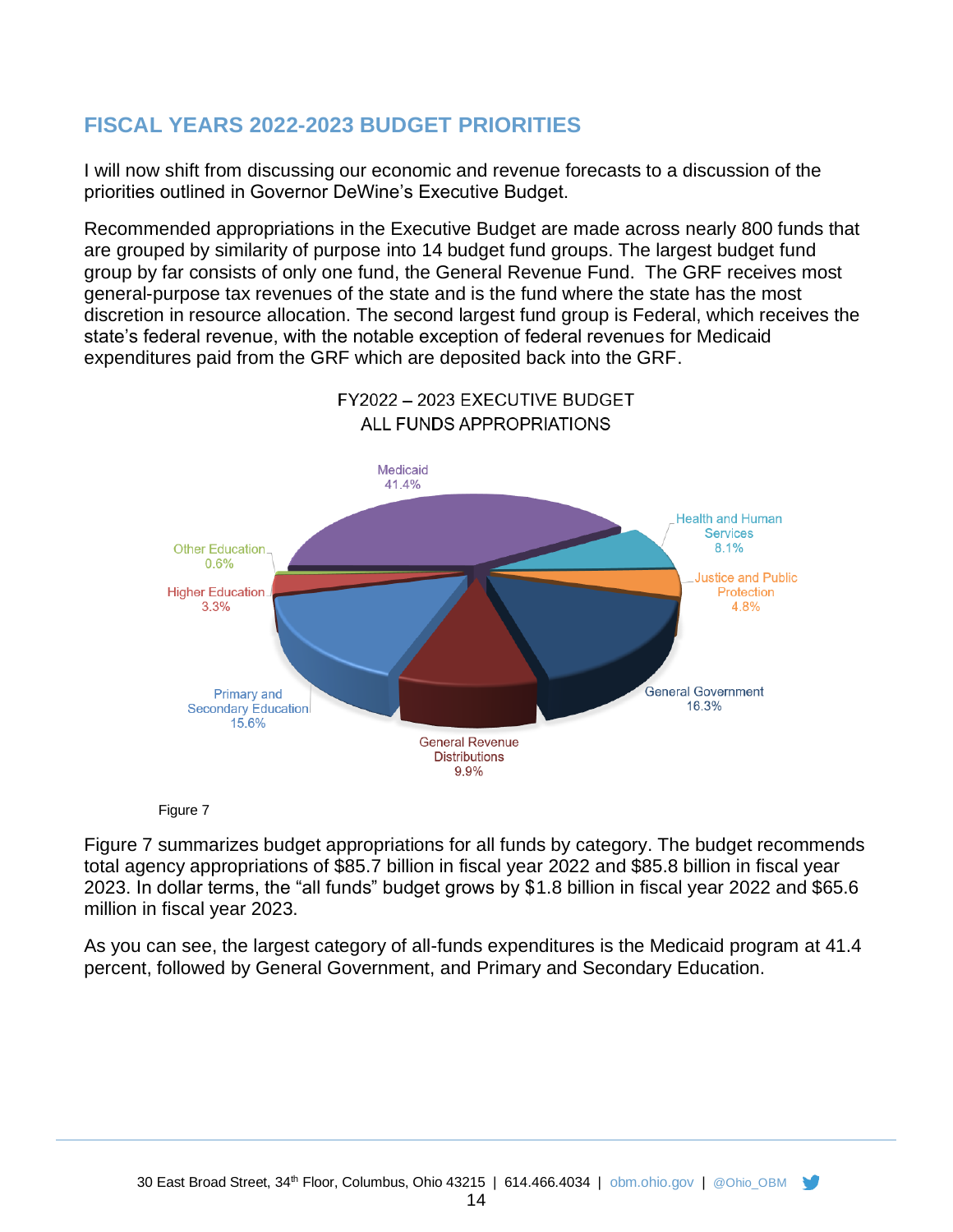

Figure 8

#### Total General Revenue Fund Appropriations (dollars in millions)

|                                  |    | FY 2021  |      | FY 2022    | %       | FY 2023              | %           |
|----------------------------------|----|----------|------|------------|---------|----------------------|-------------|
| <b>Function</b>                  |    | Estimate |      | Executive  | Change  | Executive            | Change      |
| Primary and Secondary Education  | \$ | 7.898.2  | \$   | 8,151.8    | 3.2%    | \$<br>8,120.6 -0.4%  |             |
| <b>Higher Education</b>          | \$ | 2,583.9  | \$   | 2,738.7    | 6.0%    | \$<br>2,743.5 0.2%   |             |
| Other Education                  | \$ | 395.4    | \$   | 528.6      | 33.7%   | \$                   | 498.4 -5.7% |
| Medicaid                         | \$ | 16,518.0 | \$   | 16,441.3   | $-0.5%$ | \$<br>20,340.8 23.7% |             |
| <b>Health and Human Services</b> | \$ | 1.424.2  | - \$ | 1,693.7    | 18.9%   | \$<br>1,674.9 -1.1%  |             |
| Justice and Public Protection    | \$ | 2,575.9  | \$   | 2,679.2    | 4.0%    | \$<br>2,765.5 3.2%   |             |
| General Government               | \$ | 976.1    | \$   | 1,318.2    | 35.0%   | \$<br>1,274.7        | $-3.3%$     |
| General Revenue Distributions    | \$ | 1.858.3  | \$   | 1,834.4    | $-1.3%$ | \$<br>1,854.0        | 1.1%        |
| Total                            | s  | 34,229.8 |      | \$35,386.0 | 3.4%    | \$39,272.5           | 11.0%       |

Table 4

The budget recommends GRF agency appropriations of \$35.4 billion in fiscal year 2022 and \$39.3 billion in fiscal year 2023. As discussed in detail later in my testimony, the largest area of growth in the GRF budget is Medicaid, which accounts for 76 percent, or \$3.8 billion, of the growth. Note that Total GRF appropriations in Figure 8 and Table 4 include the federal Medicaid revenue that is deposited into the GRF.

Finally, for the clearest picture of how this budget allocates our discretionary resources, we must examine the State-Only GRF appropriations, depicted in Figure 9 and Table 5. As you can see, when the Federal Medicaid revenues are removed from the picture, it is clear that this budget directs the largest proportion of discretionary funds towards Primary and Secondary

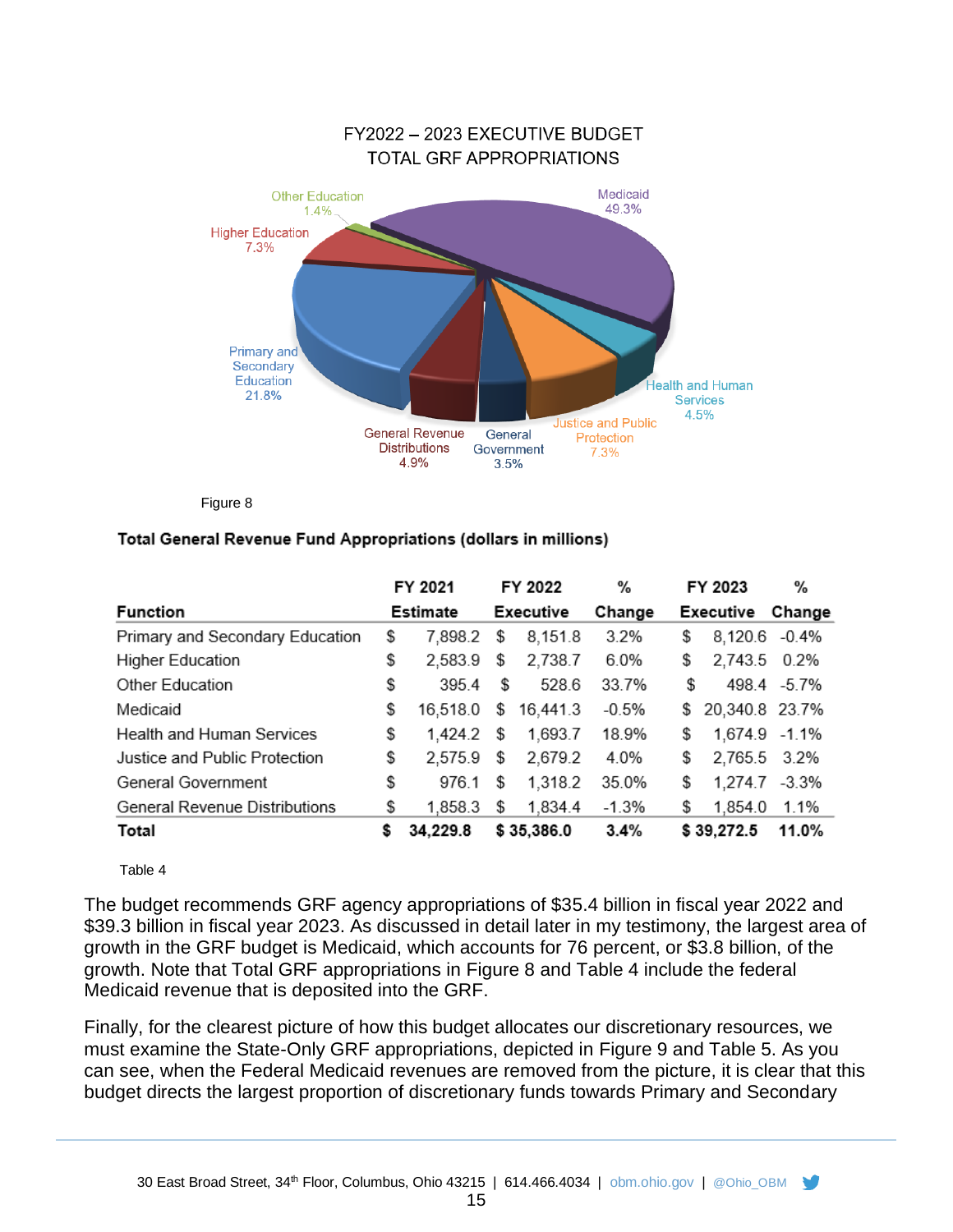Education (32.4 percent). As with the total GRF, the largest percentage increase in this category is in Medicaid (accounting for 62.1 percent of total growth over the biennium). This growth will be discussed later in my testimony and is largely driven by higher caseloads and the enhanced Federal Medical Assistance Percentage, or eFMAP, currently being received by the State.



Figure 9

#### State Only General Revenue Fund Appropriations (dollars in millions)

|                                 | FY 2021       | FY 2022       | ℅       | FY 2023             | %             |
|---------------------------------|---------------|---------------|---------|---------------------|---------------|
| <b>Function</b>                 | Estimate      | Executive     | Change  | Executive           | Change        |
| Primary and Secondary Education | \$<br>7,898.2 | \$<br>8,151.8 | 3.2%    | \$<br>8,120.6 -0.4% |               |
| <b>Higher Education</b>         | \$<br>2,583.9 | \$<br>2,738.7 | 6.0%    | \$<br>2,743.5       | 0.2%          |
| Other Education                 | \$<br>3954    | \$<br>528.6   | 33.7%   | \$                  | 498.4 -5.7%   |
| Medicaid                        | \$<br>5.000.7 | \$<br>5,364.2 | 7.3%    | \$<br>6,997.2 30.4% |               |
| Health and Human Services       | \$<br>1,424.2 | \$<br>1,693.7 | 18.9%   | \$                  | 1,674.9 -1.1% |
| Justice and Public Protection   | \$<br>2,575.9 | \$<br>2,679.2 | 4.0%    | \$<br>2,765.5       | $3.2\%$       |
| General Government              | \$<br>976.1   | \$<br>1,318.2 | 35.0%   | \$<br>1,274.7       | $-3.3%$       |
| General Revenue Distributions   | \$<br>1,858.3 | \$<br>1,834.4 | $-1.3%$ | \$<br>1,854.0       | 1.1%          |
| Total                           | \$22,712.5    | \$24,308.9    | 7.0%    | \$25,928.9          | 6.7%          |

Table 5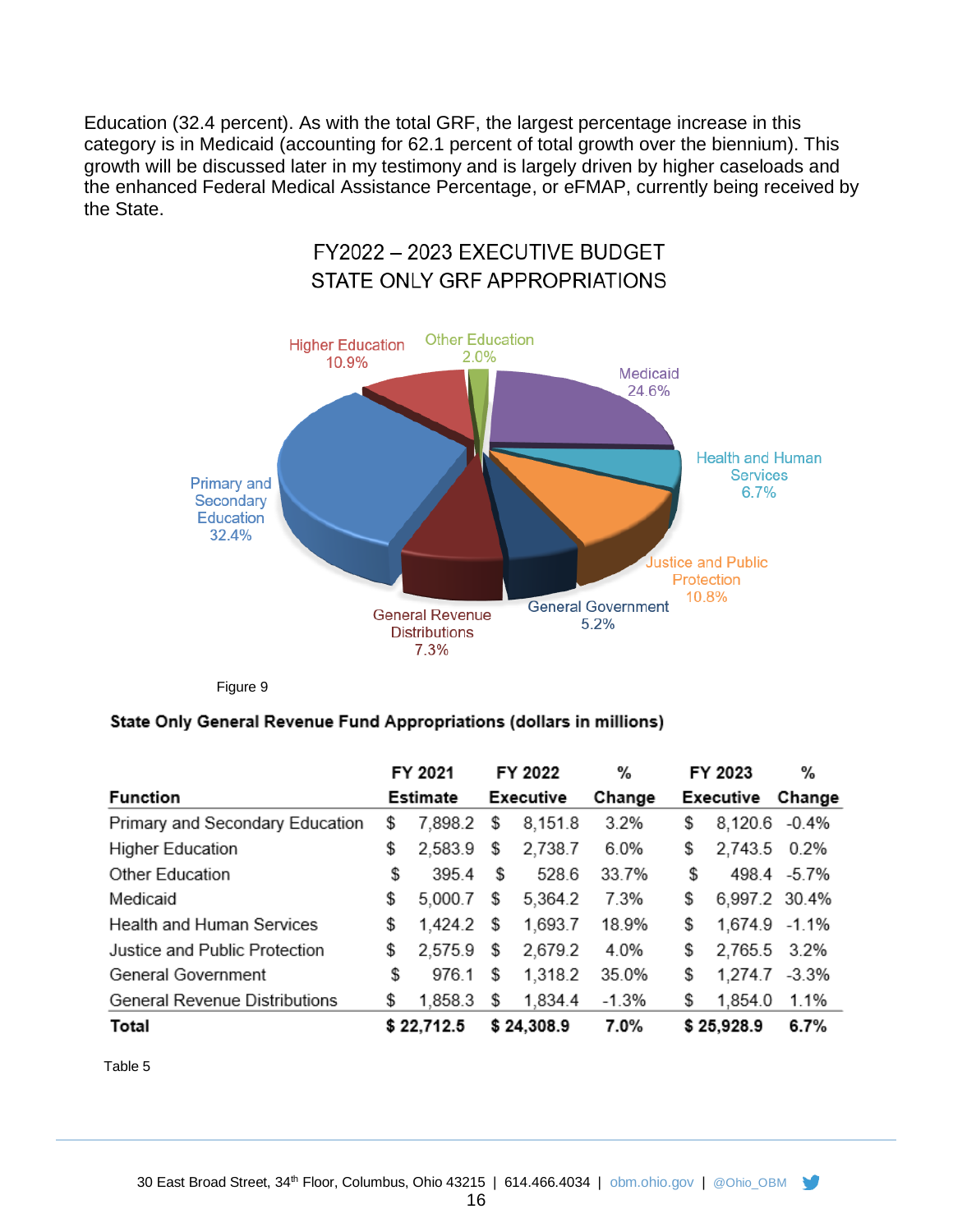# **The Investing in Ohio Initiative**

We have an opportunity to invest in Ohio today for a stronger, self-sufficient tomorrow.

Ohioans are resilient. We are pioneers, and we are innovators. We see opportunity in the challenge, and this Executive Budget plan will assist Ohioans by investing in our communities, businesses, and economies. Governor DeWine's Executive Budget includes a \$1 billion *Investing in Ohio Initiative*, an aggressive plan to accelerate economic growth and ensure economic vitality. By making targeted investments, we can address disparities, build prosperity, and set Ohio on the road to a bright future.

#### **Investing in Ohio by Sustaining Our Businesses**

Recognizing that some sectors – such as entertainment, hospitality, and new businesses – have been hit especially hard by the pandemic, the Executive Budget invests \$460 million to help these entities cover costs and keep their doors open. The budget will:

- Provide funding for grants of up to **\$30,000 to assist bars and restaurants** that have been severely impacted by the pandemic.
- Assist **15,000 small businesses by providing \$10,000** grants to the qualified Small Business Relief Grant applicants who have yet to receive assistance through the state's share of the Coronavirus Relief Fund.
- Provide funding for grants up to **\$30,000 to support lodging industry businesses** that have seen a significant occupancy reduction during the pandemic.
- Provide funding for grants up to **\$30,000 to support indoor entertainment venues** that have been impacted by the pandemic, including movie theaters, bowling alleys, trampoline parks, and privately-owned museums.
- Assist **2,000 new businesses across the state** that opened their doors between the beginning of January and the end of March 2020 with grants of up to \$10,000 each. These critical grants will help our newest entrepreneurs make it through this challenging time.

## **Investing in Ohio by Enhancing our Communities**

Through a nearly half-billion-dollar investment, we are supporting key infrastructure projects and the development and adoption of a more robust broadband network in communities throughout the state. The Executive Budget will:

- **Invest \$250 million** to provide grants to expand broadband access throughout Ohio, with the goal of ensuring that all households have the basic connectivity necessary to support children's homework, a job search, or online training.
- **Invest \$200 million** to provide grants of up to \$2.5 million each to pay for infrastructure projects in communities.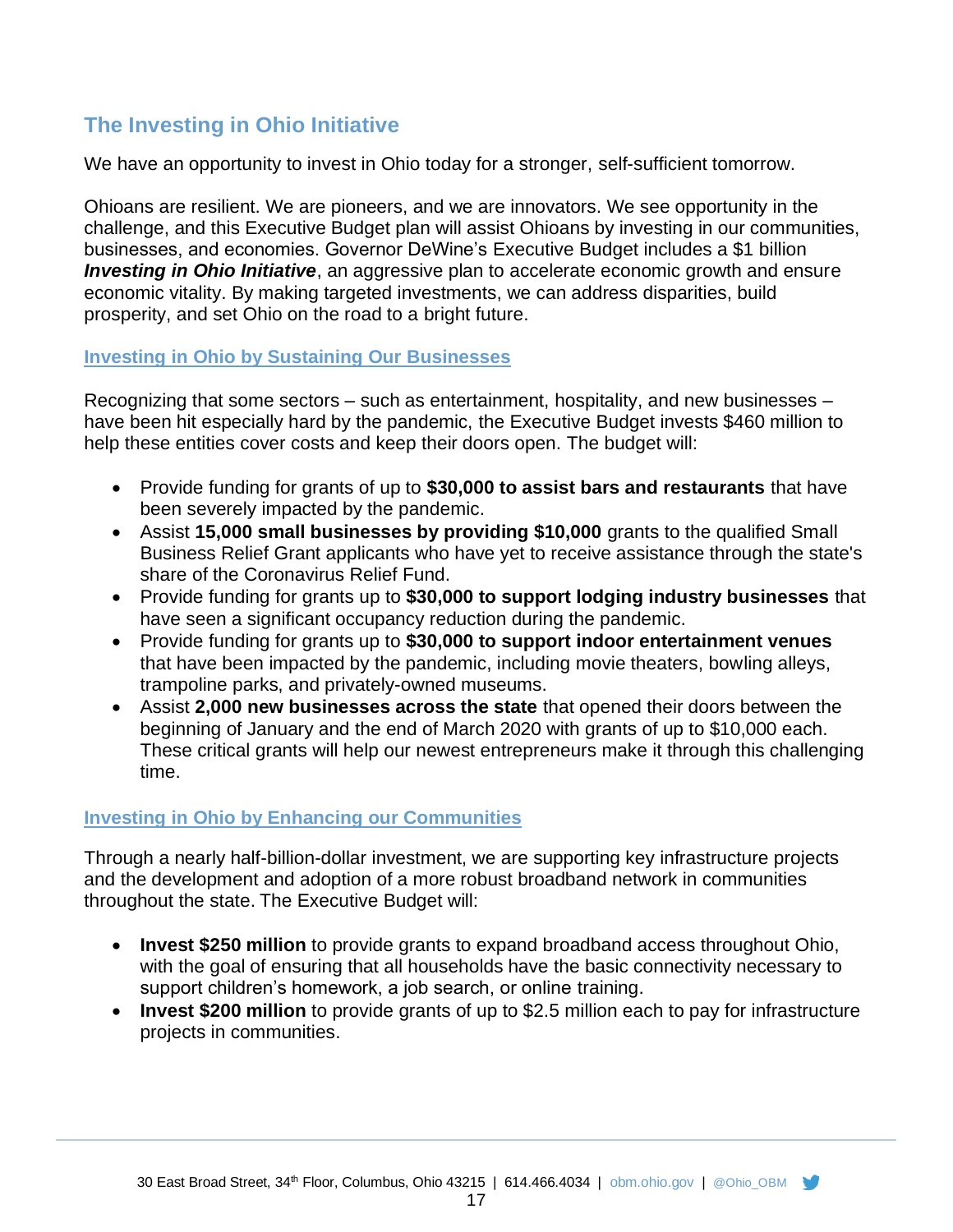## **Investing in Ohio by Growing a Skilled Workforce**

We are investing in programs to help tens of thousands of Ohioans upskill and find success in new careers and ensure businesses can access the talent needed in today's economy. While assisting Ohioans in accessing high-demand, quality-wage careers, these initiatives also ensure businesses have access to the talent needed in today's economy and make targeted workforce investments in rural and urban parts of the state. The Executive Budget will:

- **Fund an additional 5,000 technology-focused credentials** through the TechCred Program, including the Individual Microcredential Assistance Program, in fiscal year 2021 (\$5 million) and an additional 45,000 credentialed individuals in the next biennium (\$25 million in both fiscal years 2022 and 2023).
- **Invest \$15 million** to support targeted workforce investments in economically distressed rural and urban communities. This program partners with businesses, communities, organizations, and educational institutions throughout Ohio to establish and expand programs that help Ohioans reskill and pursue new, in-demand employment opportunities.
- **Invest \$16 million** in school programs so 70,000 high school juniors and seniors can earn credentials for in-demand jobs while also working towards high school graduation. An additional \$25 million in recommended GRF will be available to schools and districts through the Innovative Workforce Incentive Program.
- **Continue** to support and expand successful programs like the Export Internship, Diversity & Inclusion Internship, and Choose Ohio First. The Export Internship and the Diversity and Inclusion Internship programs will provide opportunities to 690 individuals across the biennium. Choose Ohio First will provide 2,000 new scholarships in addition to the 3,375 total scholarships in the 2019-2020 Academic Year.
- **Guarantee** that every student in Ohio has access to computer science education.

# **HEALTHY PEOPLE**

The health of Ohioans and the health of our state's economy are unquestionably connected. The COVID-19 pandemic has shown us directly how physical health, mental health, accessibility to wellness services, and healthcare inequities in our communities affect an individual's ability to participate in the marketplace. Healthy people lead to renewed communities and a thriving economy. Our economy cannot rebound without healthy individuals.

Access to quality care is critical to the health of all Ohioans. Still, access is limited by a program or service's ability to reach communities, the conditions of the community, and the trust those communities have with the providers. Governor DeWine's Executive budget includes a **\$50 million** one-time investment to advance public health equity. The budget will:

• **Provide \$6 million** to support local health departments in improving Ohio's population health based upon the findings and recommendations in Ohio's 2020-2022 State Health Improvement Plan and to incentivize efficiencies, including shared services or the consolidation of local health districts that formally merge on or after July 1, 2021.

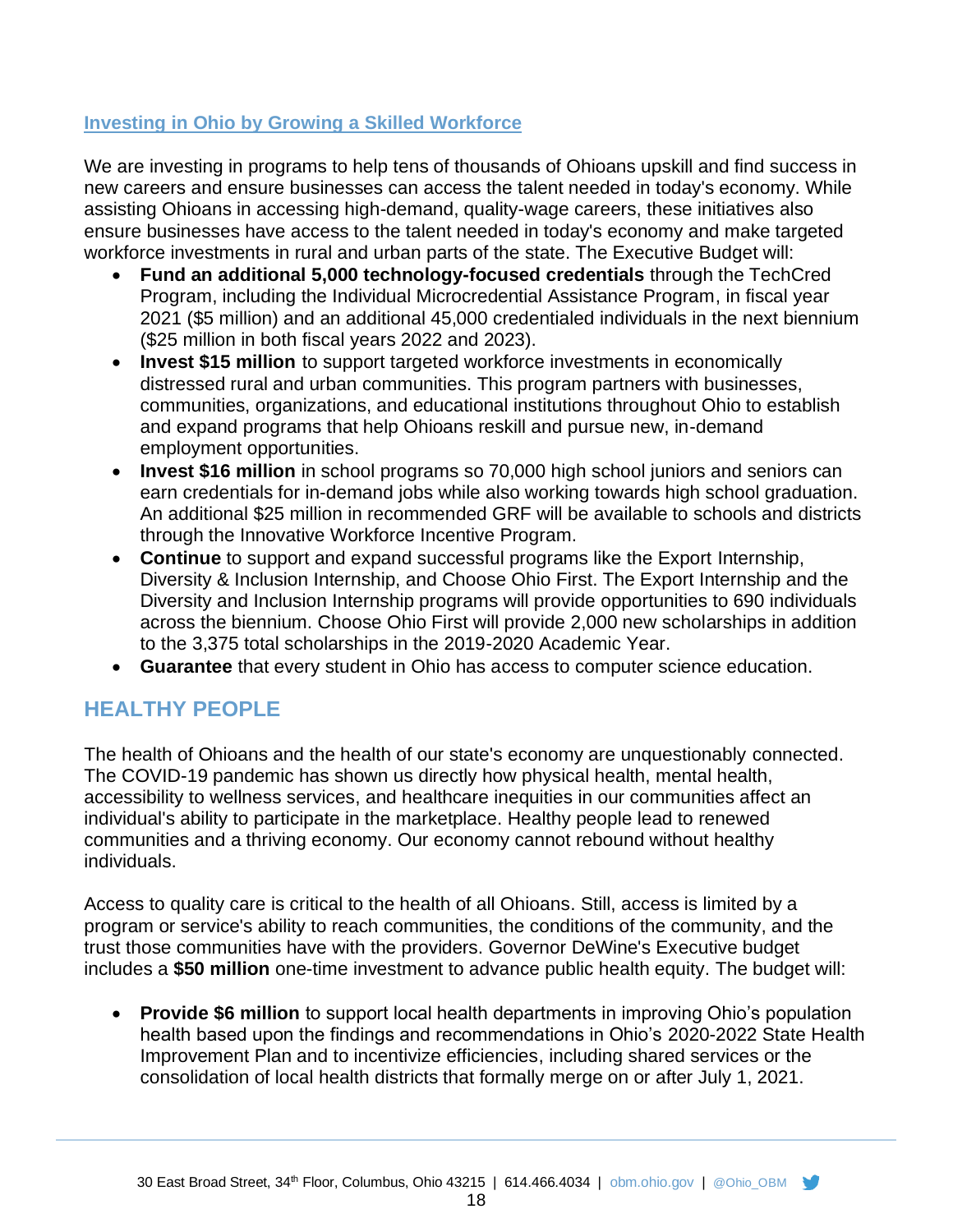- **Invest \$5.5 million** to improve the health of infants and women. The Governor's Office of Children's Initiatives will support programming of community and local faith-based service providers who provide services and support to pregnant mothers to improve both maternal and infant health outcomes. In addition, the Departments of Health and Medicaid will develop a universal needs assessment for vulnerable women to identify and provide needed health and wrap-around supports.
- **Allocate \$2 million** to the Ohio Department of Health along with other agencies, boards, and commissions, to identify and address social determinants of health which will improve health equity for all Ohioans.
- **Fund \$3.25 million** for emergency department diversion and harm reduction efforts. Governor DeWine's RecoveryOhio Initiative will support the continuation of the Emergency Department Comprehensive Care Initiative to enhance Ohio's response to the addiction crisis by creating a comprehensive system of care for patients who present in emergency departments with addiction. In addition, the Governor's RecoveryOhio Initiative will support local health providers' harm reduction efforts for accidental drug overdose rates and deaths.
- **Provide \$5 million** for nursing home quality training. The Ohio Department of Aging will incentivize quality-improvement initiatives in or regarding long-term care facilities or connect long-term care facilities with technical assistance programming including training on infection control, elder abuse, or other topics identified by the Department of Health informed by trends in citation data from the Bureau of Nursing Home Survey and Certification.
- **Provide \$2.25 million** for housing for pregnant mothers. The Departments of Health and Development and the Governor's Children's Initiatives Office will support stable housing initiatives for pregnant mothers to improve maternal and infant health outcomes.
- **Allocate \$1 million** for Technology First Initiative. The Department of Developmental Disabilities will invest in projects to increase technology access for individuals with developmental disabilities. This initiative strives to use technology to better support individuals with developmental disabilities and ensure opportunities to live, work, and thrive in their communities.
- **Invest \$25 million** to improve public health data. The Departments of Health and Administrative Services will support or procure a comprehensive and integrated technology solution to align data systems and records and streamline timely data to improve and enhance disease reporting and healthcare delivery across the state. The COVID-19 pandemic has highlighted the importance of more accurate and timely health data to improve community health programs and protect Ohio lives.

Governor DeWine's budget also proposes reform to further Ohio's ability to regulate and ensure quality in long-term care service delivery. The Governor's plan to make the needed investment into high-quality nursing homes, while at the same time providing an option for low quality providers to exit the business or invest and improve their care models, is one that will provide better quality care for Ohioans. The Governor's Executive Budget will:

19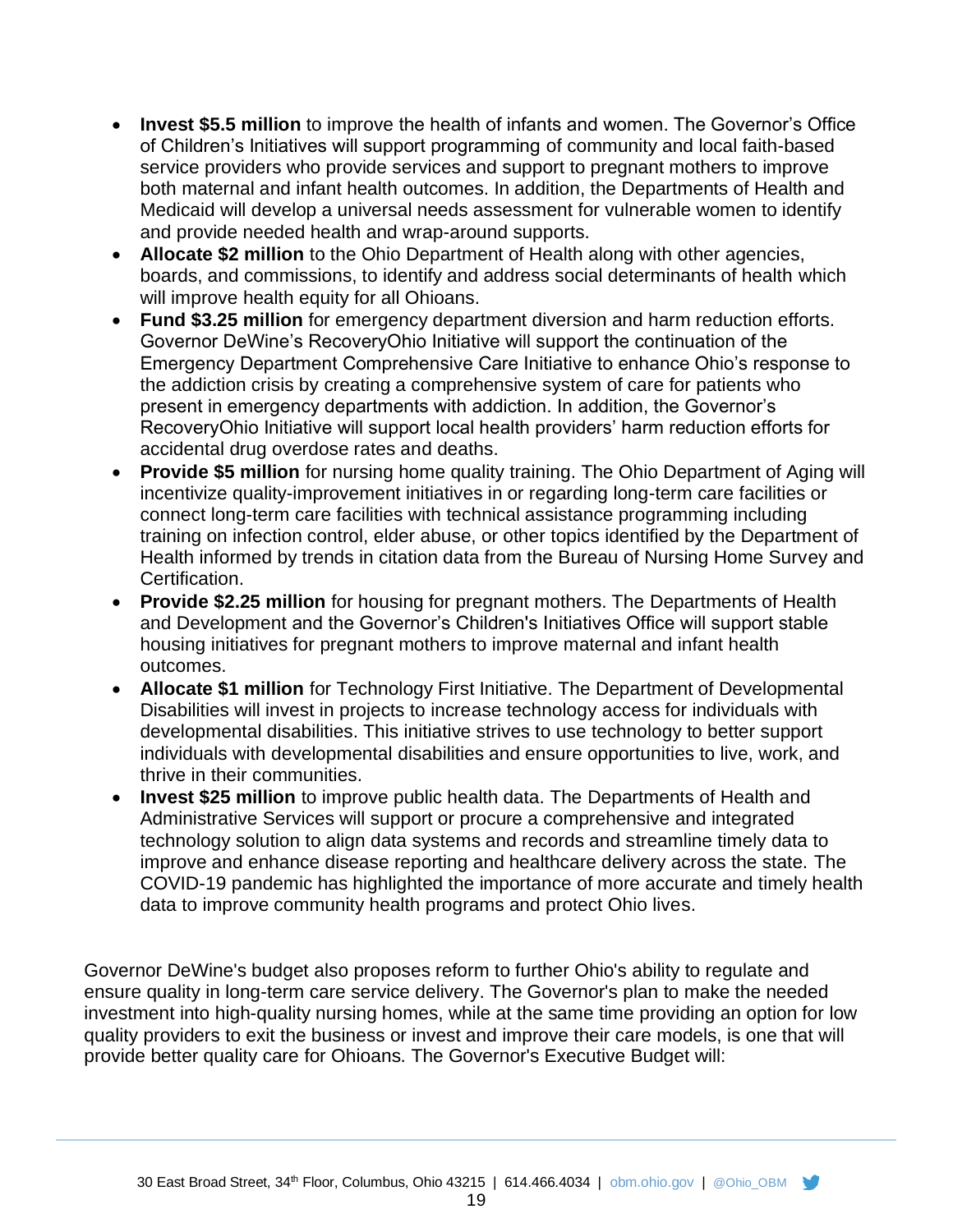• **Invest \$50 million** for a nursing home reform initiative in response to the underutilization of licensed nursing home beds in Ohio. The Department of Health, in collaboration with the Departments of Aging and Medicaid, will encourage facilities to voluntarily downsize, move to single patient rooms, and remove the costly excess unused beds from the system. The way the nursing home payment structure in Ohio was designed years ago, Medicaid is required to cover a portion of expenses for unused bed days. According to current Department of Health records, nearly 20 percent (approximately 11,000) of eligible nursing home beds were vacant prior to the start of the COVID-19 pandemic. As Ohioans demand more community-based care options, this initiative will help rebalance the services available and improve the quality of care for all Ohioans, regardless of setting.

#### **Medicaid Program**

The Executive Budget includes \$31.31 billion for fiscal year 2022 and \$31.97 billion for fiscal year 2023 for the Department of Medicaid to meet the healthcare needs of Ohio's vulnerable populations. The recommended state-share GRF appropriation for the Department of Medicaid is \$4.61 billion in fiscal year 2022 and \$6.18 billion in fiscal year 2023.

While the majority of Medicaid spending occurs through the Department of Medicaid, significant spending also occurs through seven "sister agencies": the Departments of Aging, Developmental Disabilities, Health, Job and Family Services, Mental Health and Addiction Services, Education, and the Pharmacy Board. The recommended all-funds appropriations for the Medicaid program, including sister agencies, totals \$35.13 billion in fiscal year 2022 while the fiscal year 2023 recommended all-funds appropriations totals \$35.92 billion.

These amounts account for all cost drivers such as program enrollment in the managed care, fee-for-service, and premium assistance programs; program costs per-member-per-month (PMPM); and other expenses not directly related to enrollment or PMPM.

Additionally, the recommendation includes alterations to program spending, both in amounts and funding sources, precipitated by the public health emergency and subsequent federal law changes. The most significant impacts stem from the Families First Coronavirus Response Act, passed by Congress in March of 2020. This law contained provisions resulting in two important programmatic and fiscal changes to the Medicaid program, which subsequently resulted in significant changes to Ohio's current and future operating budgets: First, a temporary increase in the federal Medicaid matching rate of 6.2 percent, also referred to as the enhanced Federal Medical Assistance Percentage or eFMAP; and Second, a temporary prohibition from disenrolling individuals during the federally-declared public health emergency.

The higher federal Medicaid match rate provides Ohio with greatly appreciated and needed budgetary relief and flexibility but, without careful planning, could cause a fiscal cliff when the federal public health emergency ends. This budget is specifically crafted to avoid that potential cliff. Because increased Medicaid enrollments will continue throughout the upcoming budget period but eFMAP is only currently expected to continue through this December, this budget plan includes a transfer of eFMAP funding received in the current fiscal year to the upcoming biennium to assist with addressing this increased enrollment. In other words, this plan moves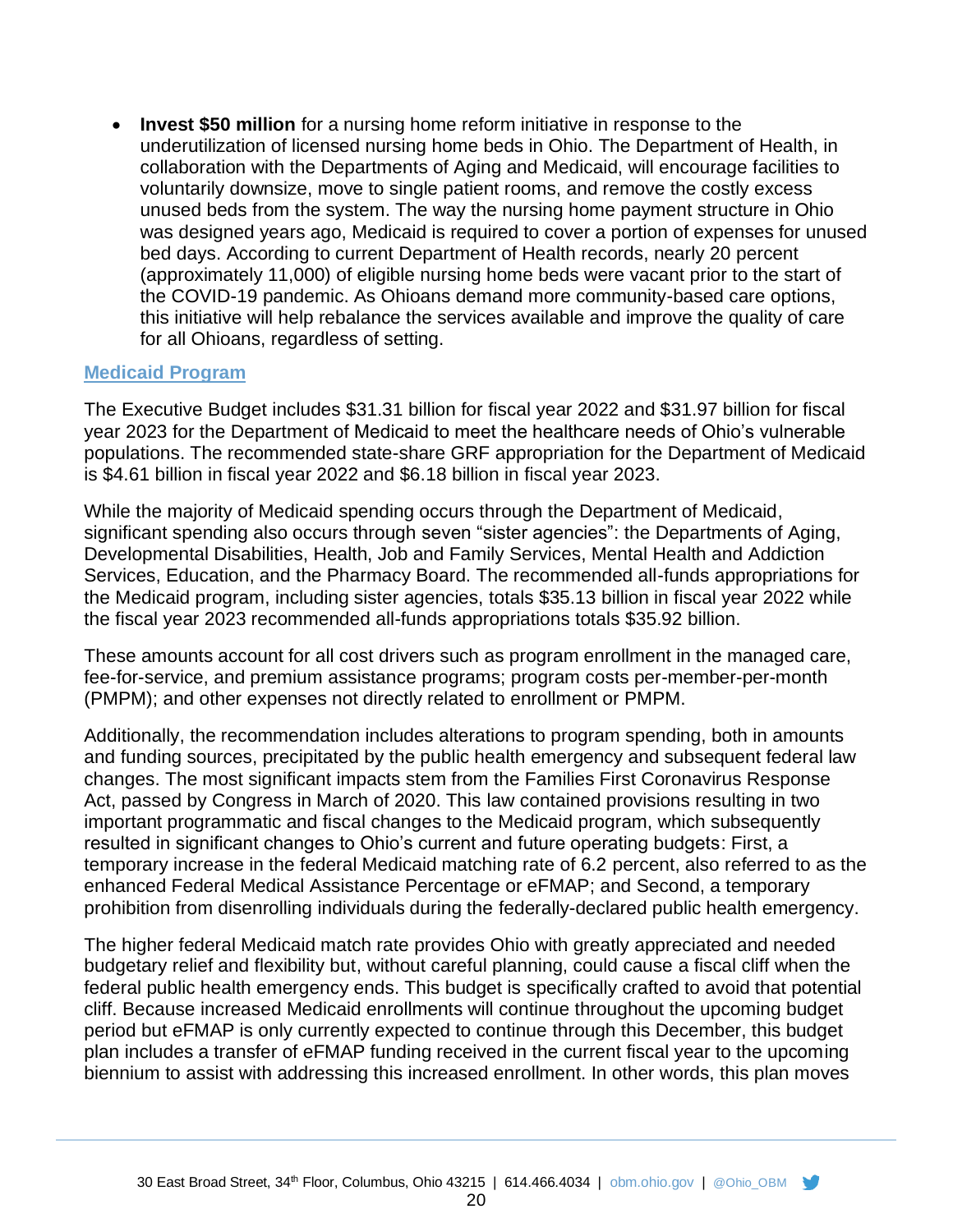the temporary boost realized due to higher federal Medicaid match forward into the next biennium when the peak Medicaid enrollments and their related costs will be incurred.

As mentioned above, one significant factor driving Medicaid enrollment increases across the nation is the current inability of the Department to disenroll individuals during the period of the federally-declared public health emergency. While this provision ensures critical access to healthcare during the pandemic for some of Ohio's most vulnerable individuals and families, it also results in higher baseline budgets for fiscal years 2022 and 2023. Current caseloads as of December 2020 were 3.1 million. The budget assumes continued Medicaid caseload growth into fiscal year 2022 due mostly to the federal law change, but also due to the economic impacts of the pandemic. Projections include peak enrollment of 3.45 million individuals in February 2022, which is 667,000 higher than caseloads in February of 2020 at the onset of the pandemic. Once the federal public health emergency ends, the Department can begin its normal process of redeterminations, which will likely result in decreased Medicaid caseloads and a reduction in costs to the state from that point on.



Figure 10

Despite the difficulties posed by the pandemic, the Department of Medicaid and its sister agencies have paved a path forward that provides both a greater quantity, and a higher quality of care throughout Ohio's health and human services networks, all while remaining fiscally responsible and flexible for the uncertainties that lie ahead.

Taken together, the Medicaid program priorities included in the Governor's Executive Budget will:

• Support the re-procurement of Ohio's managed care system, which will improve wellness and health outcomes while emphasizing a personalized care experience. This managed care system will improve care for children with complex behavioral needs, and it will support providers in better patient care while increasing program transparency and accountability.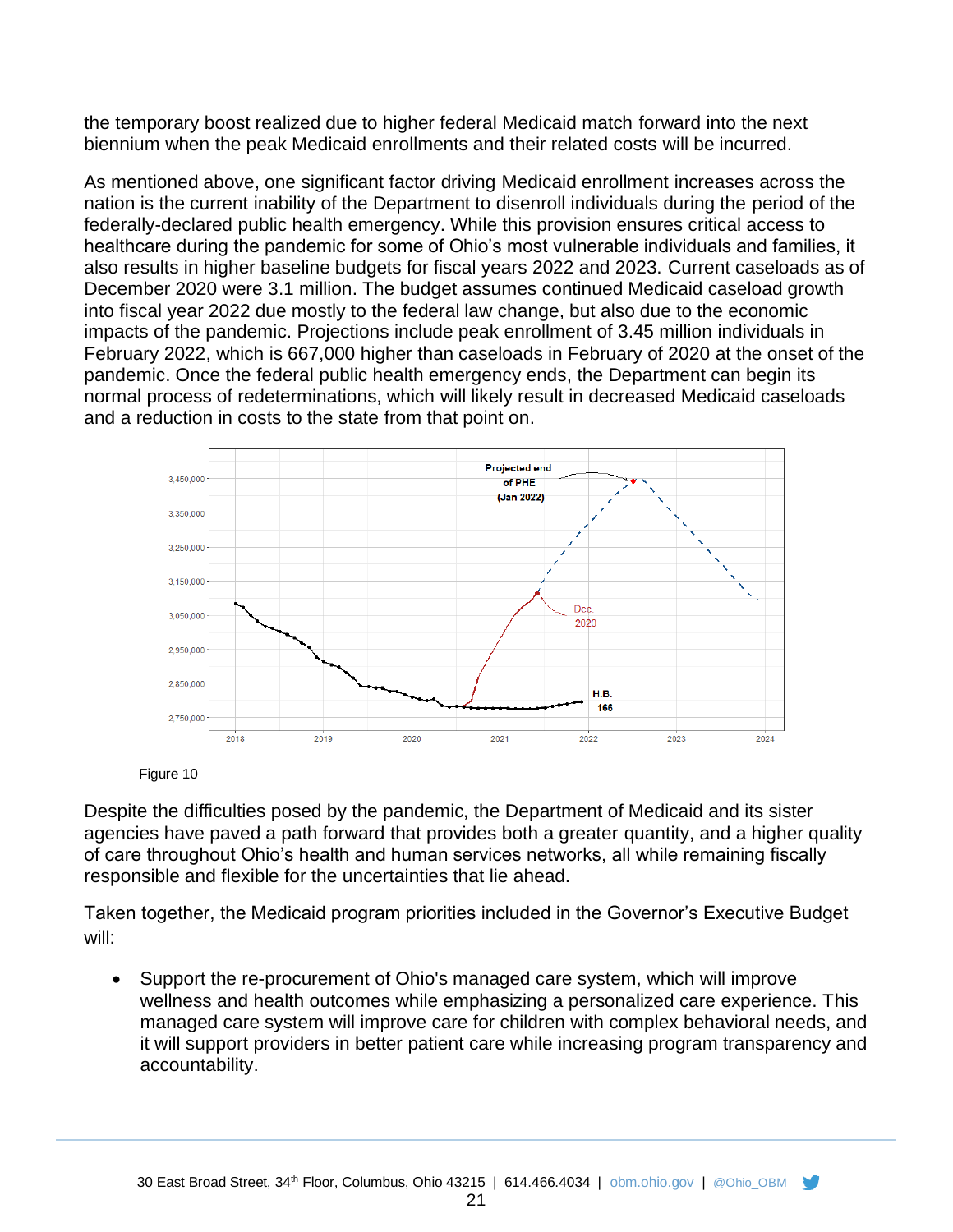- Increase access to and care for Medicaid members with significant behavioral health needs through continued funding of Medicaid's Behavioral Health Care Coordination program.
- Expand access to personalized care through Medicaid's Emergency Telehealth program, which makes access to care easier and more flexible during the COVID-19 pandemic.
- Prevent custody relinquishment of multi-system youth children with an additional \$5 million per fiscal year. Multi-system youth utilize various services beyond public children's service agencies (PCSA) such as mental and behavioral health and health care.

#### **Priority Health Programs**

As we move through the pandemic and into economic recovery, it is crucial that we build on our momentum in priority health programs to ensure that Ohio children grow up healthy, and that our adults are strong and job-ready. The Executive Budget will:

- **Increase funding for Help Me Grow**, Ohio's evidenced-based home visiting program serving more than 8,200 families, encourages early prenatal and well-baby care, as well as parenting education to promote the comprehensive health and development of children. The Executive Budget invests an additional \$1.9 million each fiscal year - for a total investment of \$41.2 million in fiscal years 2022 and 2023 - allowing the Department of Health to increase home visiting services for at-risk, expectant mothers, and families of young children at or below 200 percent of the federal poverty level. Home visiting is proven to reduce infant mortality and promote child development and school readiness.
- **Continue the lead hazard protection programs**, to make Ohio's homes and communities lead-safe. The Department of Health will conduct lead hazard control and abatement services on hundreds of Ohio homes, conduct public outreach and education, and increase the number of lead hazard workers through the Lead Worker/Contractor Licensure Repayment Program. A new, statewide Lead-Safe Housing Fund will provide competitive grants to Ohio communities to abate lead hazards in their housing stock, promoting revitalized, renewed communities.
- **Support the FQHC Primary Care Workforce Initiative**, which addresses the need for more qualified health professionals by providing medical, dental, behavioral health, advanced practice nursing, and physician assistant students with clinical rotations in Federally Qualified Health Centers (FQHC) that are recognized as Patient Centered Medical Homes (PCMH). Funds are distributed to the Ohio Association of Community Health Centers (OACHC).
- **Address chronic disease and health equity** through increased awareness and action in all Department of Health programs and initiatives.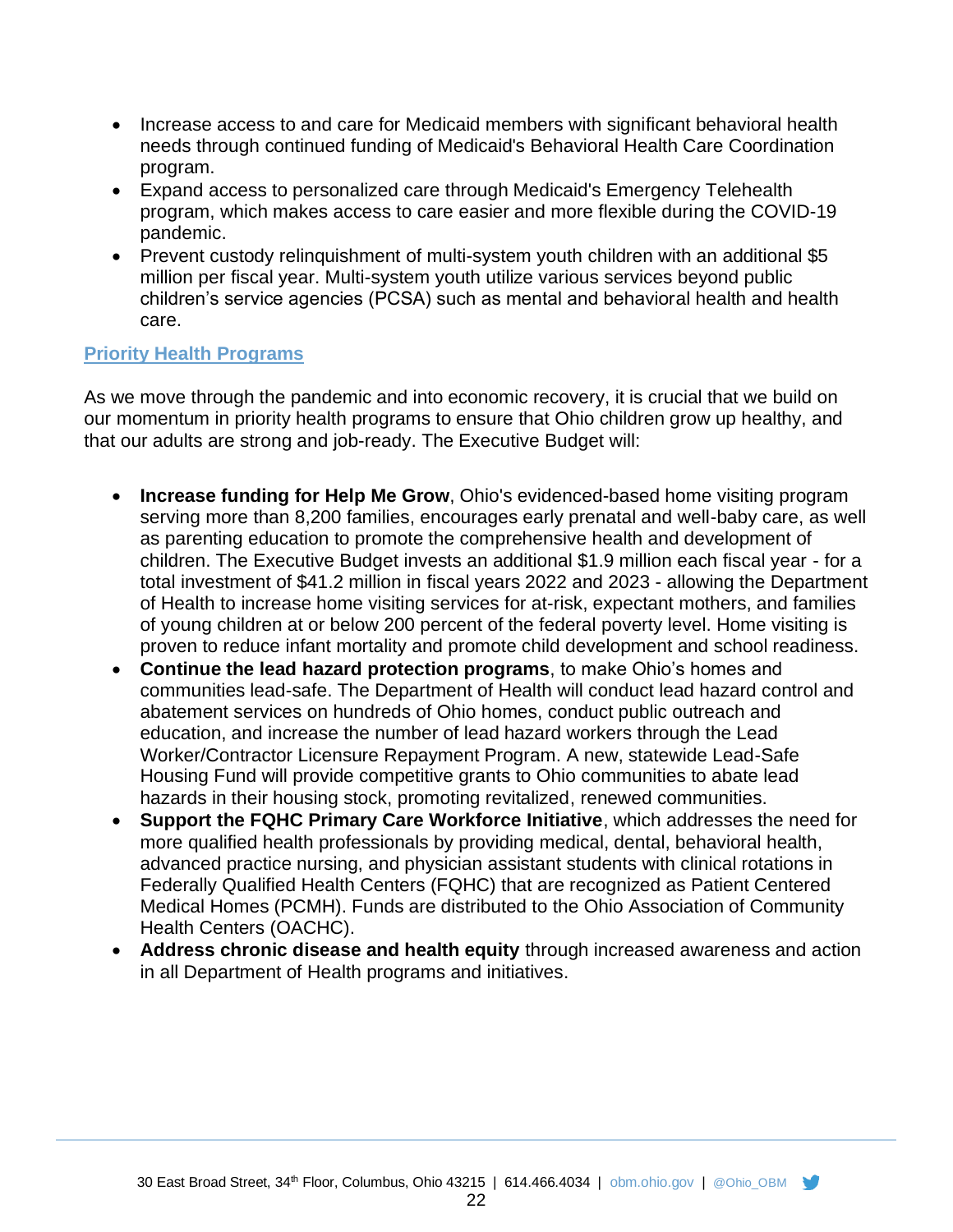## **Continuing Recovery Ohio**

RecoveryOhio is the state's initiative to address the crisis of substance use disorders and support the mental health and well-being of Ohio's citizens. The goals of the initiative are to create a system to help make treatment available to Ohioans in need, provide support services for those in recovery and their families, offer direction for the state's prevention and education efforts. These executive budget highlights underscore the comprehensive, collaborative work that is happening across Ohio's state agencies, boards, and commissions. The Executive Budget will:

- **Expand early identification programs** to increase screening, provide early intervention, and connect people to treatment through the Department of Mental Health and Addiction Services (OMHAS).
- **Support forensic services** to reduce the stress on the hospital and criminal justice systems that interact with people with serious mental illnesses and expand treatment capacity for those incarcerated with critical mental illnesses by providing access to the medicine they need.
- **Support programs to address disparities and disproportionate negative impacts on minority, poor, and underserved populations,** including African Americans, Hispanics and Latinos, immigrant populations, refugee, and traumatized populations.
- **Continue the support of crisis services** to meet the mental health and addiction needs of children, youth, families, and adults.
- **Expand access to the Tobacco Use Prevention and Cessation** program for all Ohioans. The program provides and promotes tobacco control activities that support the three primary objectives of: 1) decreasing the initiation of tobacco use, including ecigarettes and vaping products; 2) increasing quitting of tobacco; and 3) protecting Ohioans from exposure to secondhand smoke. Furthermore, the Department of Health's My Life, My Quit youth-centered quit program also seeks to educate Ohio youths of the risks of the vaping/e-cigarette epidemic.
- **Fund the expansion of Specialized Dockets** with new courts that seek to connect individuals with support services around mental health, substance abuse, trauma care, and other service to better the individual's wellbeing. There are currently 183 specialized court dockets across 57 counties, serving more than 8,000 Ohioans, seeking to ensure public safety by identifying individuals with mental health needs involved in the criminal justice system and supporting them via diversion or linkage to trauma-informed, culturally-responsive, and consumer-directed services and supports when appropriate.

## **Mental Health and Corrections Partnership**

Incarcerated Ohioans struggling with substance use disorders need access to reliable resources for recovery. 67 percent of incarcerated people have a moderate or severe need for recovery services. Almost 23 percent of incarcerated people are on the mental health caseload, 10.2 percent with a serious mental illness. This investment will expand access to treatment within Ohio's correctional facilities, including counseling, peer support, technology,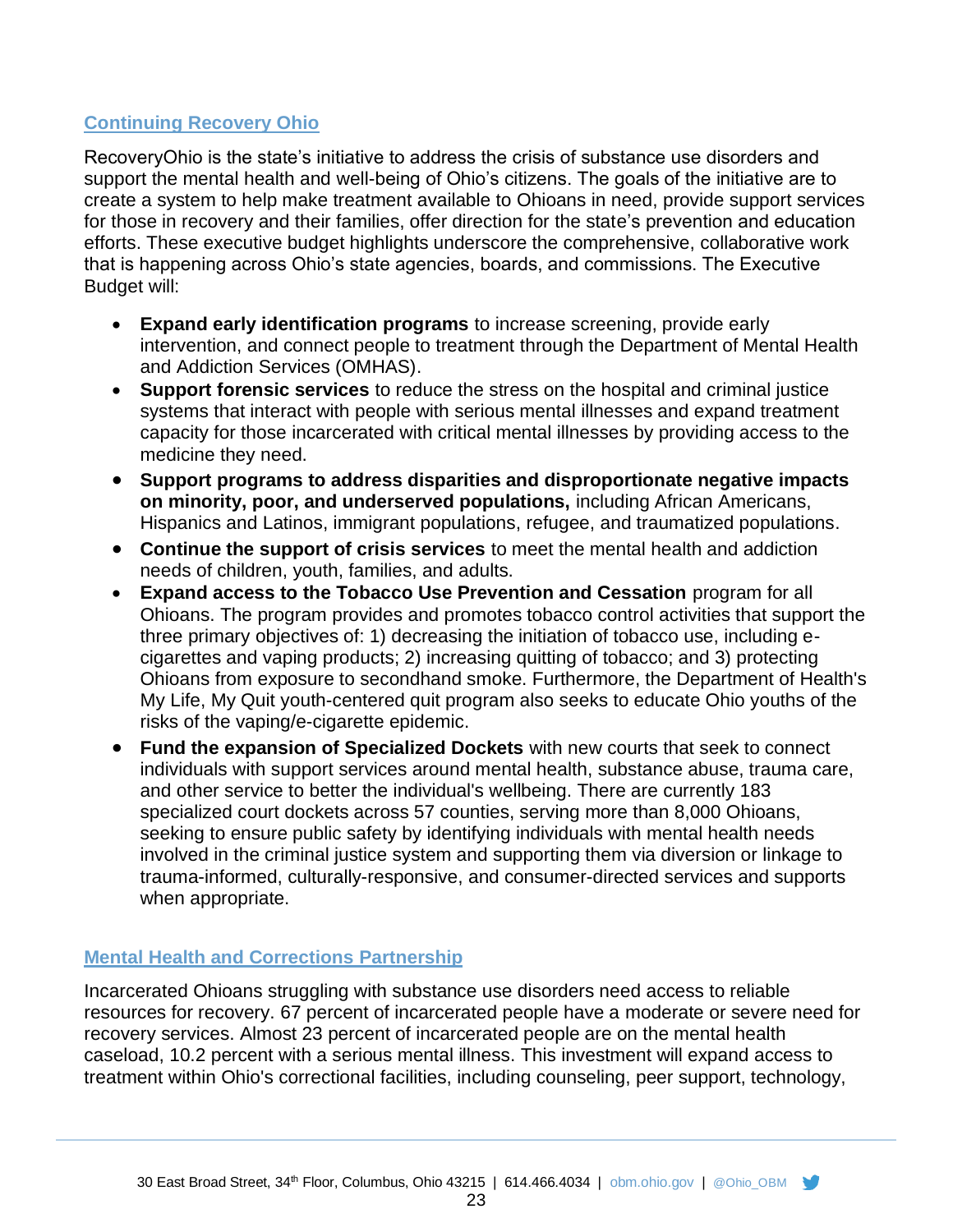and medication. Recovery services provided during incarceration significantly increase the likelihood that these individuals become productive members of society when released.

## **RENEWED COMMUNITIES**

As Ohioans, we know that our communities are the best places to live, work, play, and raise a family. Our cities, counties, small towns, townships, and villages have been challenged by the pandemic but are already on the road to recovery. This Executive Budget will provide the needed boost for our renewal and carry our communities forward. Our livelihood, wellness, and Ohio's economic recovery and stability are grounded in our diversity. The initiative provides a variety of investments to strengthen our communities and the quality of life in Ohio. With investments in renewed communities, our economy will rebound stronger.

## **H2Ohio**

Water quality, preservation, and accessibility are crucial to healthy people and our communities' economic strength. We must continue the work started with the H2Ohio initiative in fiscal years 2020 and 2021 implemented by the Departments of Agriculture and Natural Resources, the Ohio Environmental Protection Agency, and the Lake Erie Commission. H2Ohio addresses critical water quality needs and innovative solutions for some of the state's most pressing water challenges.

Governor DeWine's Executive Budget will:

- **Invest \$100 million** for the Department of Agriculture to continue to enroll and engage more than 1,900 agriculture producers in nutrient management, water management, and erosion management. Farmers rely on nutrients to ensure the maximum crop yields, and this program helps farmers with implementing proven practices that prevent nutrient runoff. To date, more than 1.1 million acres across 14 counties, 36 percent of the representative cropland, is part of this program to implement ten best practices for nutrient management.
- **Provide \$50 million** for the continuation of wetland restoration through the Department of Natural Resources, supporting 44 projects encompassing 80,000 acres of watershed and protecting threatened or endangered species. To date, this initiative has over 40 wetland projects in contract, engaged with 18 nonprofit conservation partners to support 60,000 acres of watershed filtered by wetland projects, and identified 90 species threatened or endangered that will benefit from this additional habitat.
- **Allocate \$92 million** for the Ohio Environmental Protection Agency to continue the protection of public health by improving water and wastewater infrastructure, reducing lead exposure by replacing an additional 1,500 lead service lines and more than 600 failed home treatment systems across seven counties. To date, H2Ohio has replaced 185 lead service lines, repaired or replaced 180 failed home sewage treatment systems, improved the quality of drinking water for 4,000 people, and served 670 people with three new wastewater projects.

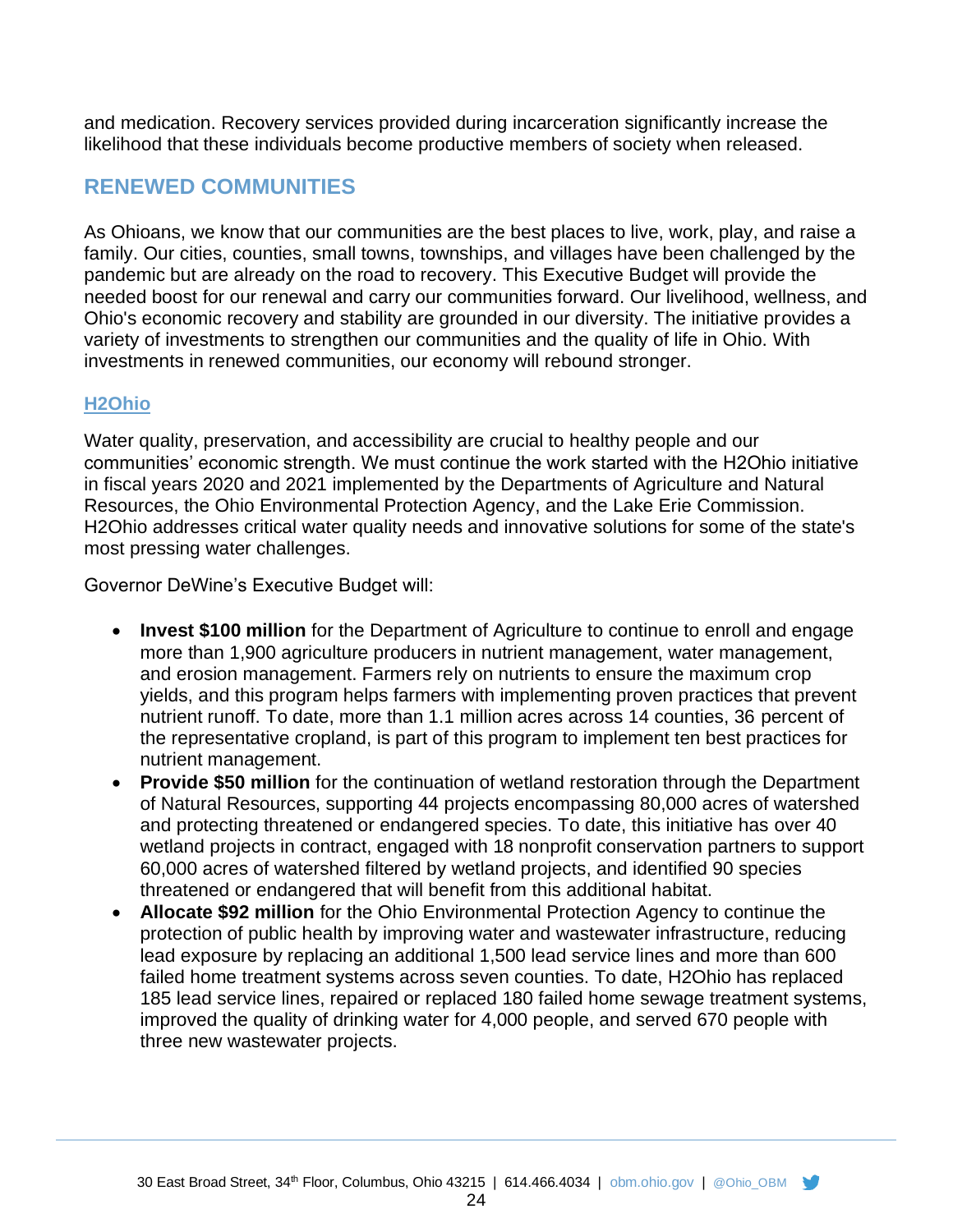## **Farmland Preservation**

Agriculture is an integral part of the Ohio economy, and through this budget, we seek to stabilize and expand this sector of our marketplace. The Farmland Preservation Program's goal is to permanently preserve farmland through the purchase of agricultural easements from landowners. Similar to an economic development program, the proceeds are used to expand farming operations, reduce debt, and install conservation practices. To aid farmers and landowners to move forward quickly and preserve at least 3,500 additional acres, this budget adds \$7 million in addition to the \$12 million in recent capital appropriations.

#### **Children's Services Transformation**

Creating safe, healthy, and stable environments for all Ohio children is central to thriving, renewed communities. This budget seeks to reinforce existing programs and invest in evidence-based strategies to promote independent families, build resilient children, and bring greater transparency to the children services system. The budget will:

- **Invest \$240 million** for State Child Protection Allocation (SCPA) to Ohio's 88 county public children services agencies, preventing custody relinquishment of Multisystem Youth, expand Foster Care Recruitment, and best practices to support Ohio's nearly 16,000 youth in out-of-home care and more than 10,000 kinship and foster caregivers who care for them.
- **Provide \$60 million** in financial assistance to kinship while they work toward foster care licensure.
- **Allocate \$10 million** to provide financial support to caregivers in cases where children cannot return to their homes.
- **Fund \$20 million** for evidence-based prevention services to prevent children from entering the children services system and, if children must enter foster care, to ensure appropriate settings are used.
- **Provide \$2 million** to help pay counties efficiently inspect and approve placements for foster and adoptive children.
- **Fund \$1 million** to establish the Adoption Assessor Registry to evaluate the current home assessor workforce, develop home study completion measures, and adjust requirements for assessors.

#### **Imagination Library**

The Governor and First Lady are excited to continue the Ohio Governor's Imagination Library to provide all Ohio children with a monthly book for the first five years of their lives. With the support of the Legislature and community partners, books are now offered to children in all 88 counties. A **\$16 million** investment over the biennium through the Department of Job and Family Services' budget will help ensure this program continues to help spur development and kindergarten readiness in Ohio's future leaders.

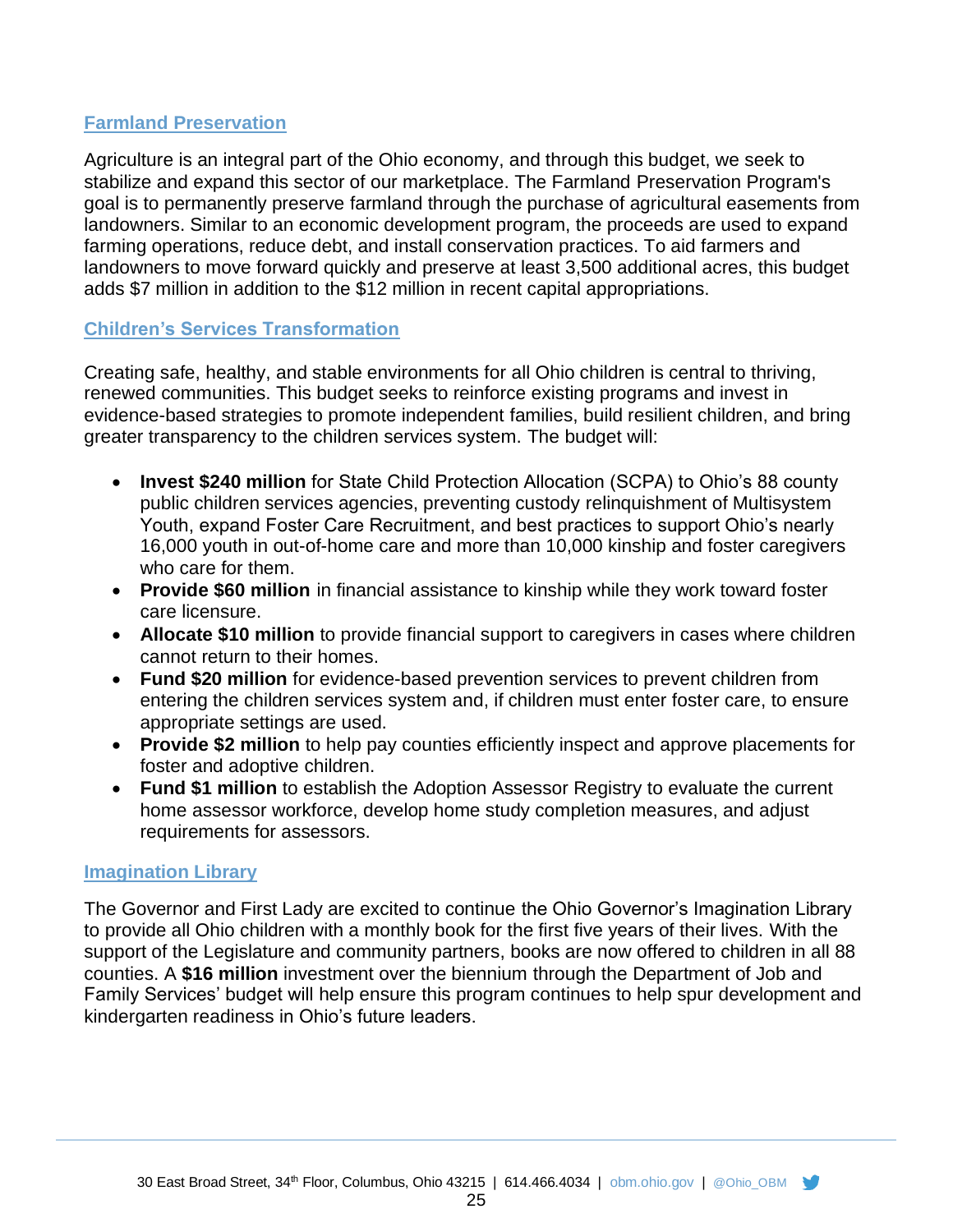#### **Older Ohioans**

The coronavirus pandemic has hit our elder Ohioans very hard, amplifying health issues, increasing isolation, and reducing critical access to general healthcare, elective surgeries, nutrition, and long-term care. Governor DeWine's Executive Budget expands aid to Senior Community Services and the Department of Aging's Statewide Aging Initiatives to meet older Ohioans' needs best. The budget will:

- **Provide \$8.7 million** to support the implementation of health, nutrition, long-term care, and safety programs under the Older Americans Act and Medicaid through the state's Area Agencies on Aging.
- **Allocate \$9 million** to support older Ohioans' needs, including access, equity, health outcomes, independence, and protection for older Ohioans in whatever place they call home, with special consideration given to older Ohioans with the greatest need.

#### **Law Enforcement Investments**

Safe and secure communities are thriving communities. This budget seeks to increase police transparency by expanding body camera accessibility, reduce violent crimes and substance abuse, assist local agencies in the recruitment and hiring of new peace officers, and create safe schools. The Governor's Executive Budget will:

- **Fund \$10 million** in grants to local law enforcement agencies across the state to implement or enhance body-worn camera programs. This includes the body cameras themselves and other expenses associated with running the program.
- **Provide \$8 million** to help reduce violent crimes through state and local law enforcement agencies. This new program is designed to provide flexible grant funding that can meet individual communities' needs with promising or proven crime reduction strategies.
- **Invest \$1 million** to support state and local law enforcement agencies in recruiting and hiring new peace officers.
- **Invest \$6.5 million** to expand the Ohio Narcotics Intelligence Center (ONIC) to further support local law enforcement and their partners further. The ONIC assists Ohio narcotics task force and law enforcement agencies through investigative, analytical, and digital forensic support. Launched in December of 2019, it has assisted with more than 100 criminal investigations, analyzed more than 220 cellphones, and conducted more than 840 forensic examinations. The ONIC has also supported 70 agencies across federal, state, local, and county task forces, as well as within sectors including criminal justice, homeland security, and public health.
- **Provide \$4.6 million** in additional funding for the Ohio School Safety Center (OSSC) to support operations and ongoing initiatives. The OSSC assists local schools and first responders with preventing, preparing for, and responding to threats and acts of violence, including self-harm, through a holistic, solutions-based approach to school safety. This funding is in addition to the continuation of funding for maintaining and promoting the Safer Ohio Schools Tip Line. In April 2020, the OSSC implemented a social media-scanning program of posts from K-12 Ohioans, resulting in 1,145 alerts. The OSSC maintains the state's Safer Ohio School Tip Line offering suicide intervention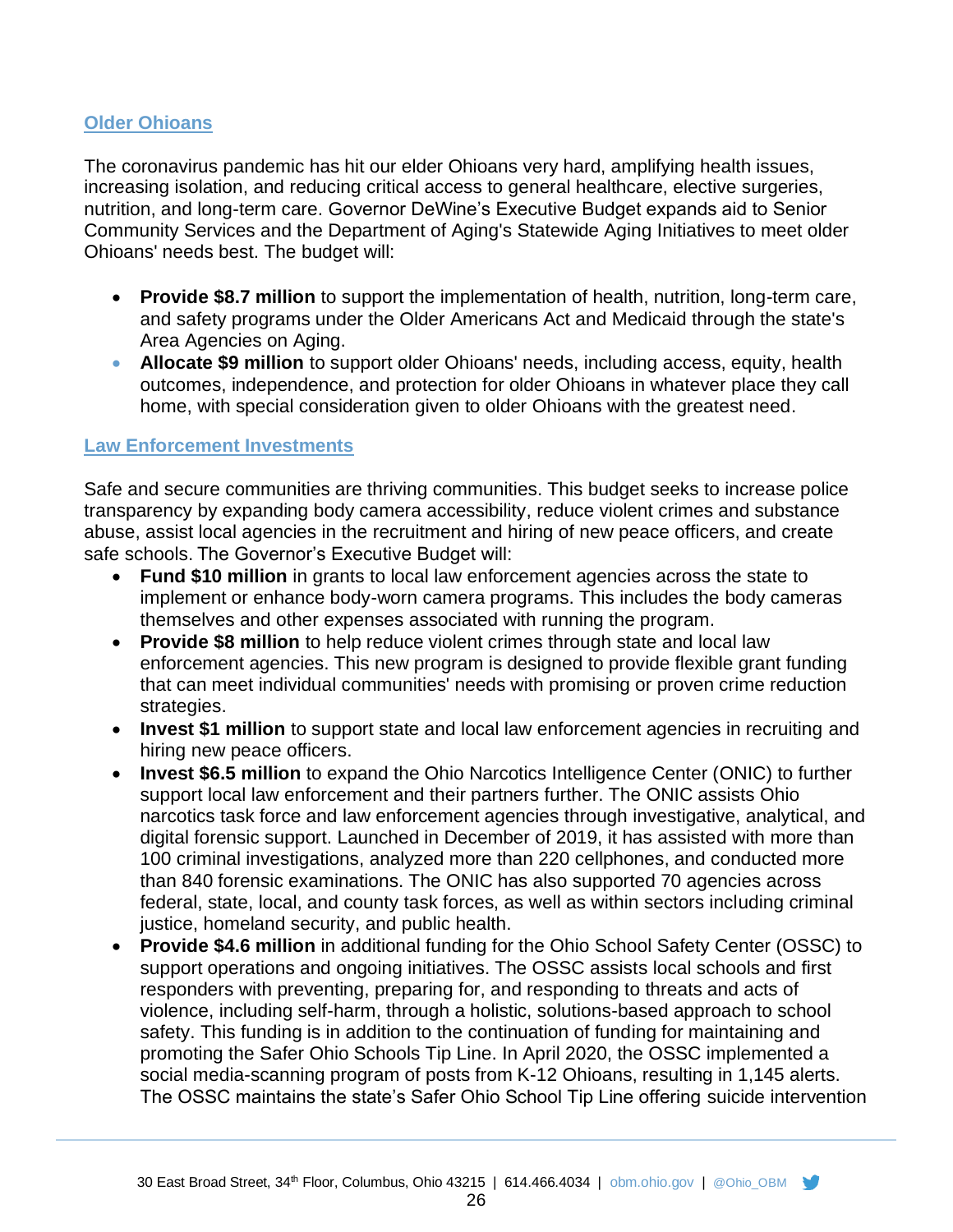and counseling services for individuals. Furthermore, OSSC has reviewed 2,797 school emergency management plans and helped schools create and implement pandemic response procedures.

#### **Local Government Fund and Public Library Fund**

Ensuring stability for local governments and public libraries is critical to sustained communities. The Executive Budget renews its commitment to Ohio's local governments and public libraries by continuing funding for the Local Government Fund and the Public Library Fund at their statutory levels. Based on current revenue estimates, the Local Government Fund and the Public Library Fund will each provide **\$425 million** in fiscal year 2022 and **\$440 million** in fiscal year 2023 in shared revenue to these critical local partners.

#### **Expanding Access to Affordable Childcare**

The Executive Budget will ease the burden on low-income working parents and caregivers who struggle to provide adequate childcare. By raising family initial income eligibility requirements from 130 percent to 138 percent of the Federal Poverty Level (FPL), and 150 percent FPL for special needs children, more children will receive the care, supervision, and developmental opportunities they need.

#### **Rent and Utility Assistance**

The loss of income for Ohioans due to the pandemic has placed many in jeopardy of falling behind in rent, utility, and energy bills. Ohioans impacted by the pandemic with rent, rent arrears, utilities and home energy costs, and utility and home energy cost arrears will receive assistance from funds awarded to local Community Action Agencies (CAAs). These funds total **\$565 million** from the US Treasury and are approved for use in Ohio.

#### **Supporting K-12 Learning**

As Ohio recovers from the pandemic, we must catch kids up who were left behind during school closures and continue to support students with the most need. Investing in children allows us to strengthen our future workforce and economy. In the fiscal years 2022 and 2023 biennium recommendation, the Department of Education will disburse more than **\$13.1 billion** to schools and districts across the state to support Ohio's 1.7 million school children. This investment includes \$125 million in restored foundation funding for schools and districts.

The Executive Budget also will appropriate over **\$2 billion** of additional federal funding provided in the recent stimulus package to give kids access to the learning opportunities they have missed out on because of the pandemic. To help kids catch up, schools and districts will develop extended learning and learning recovery plans. Schools and districts will partner with community organizations to deliver extended learning and activities to targeted student populations.

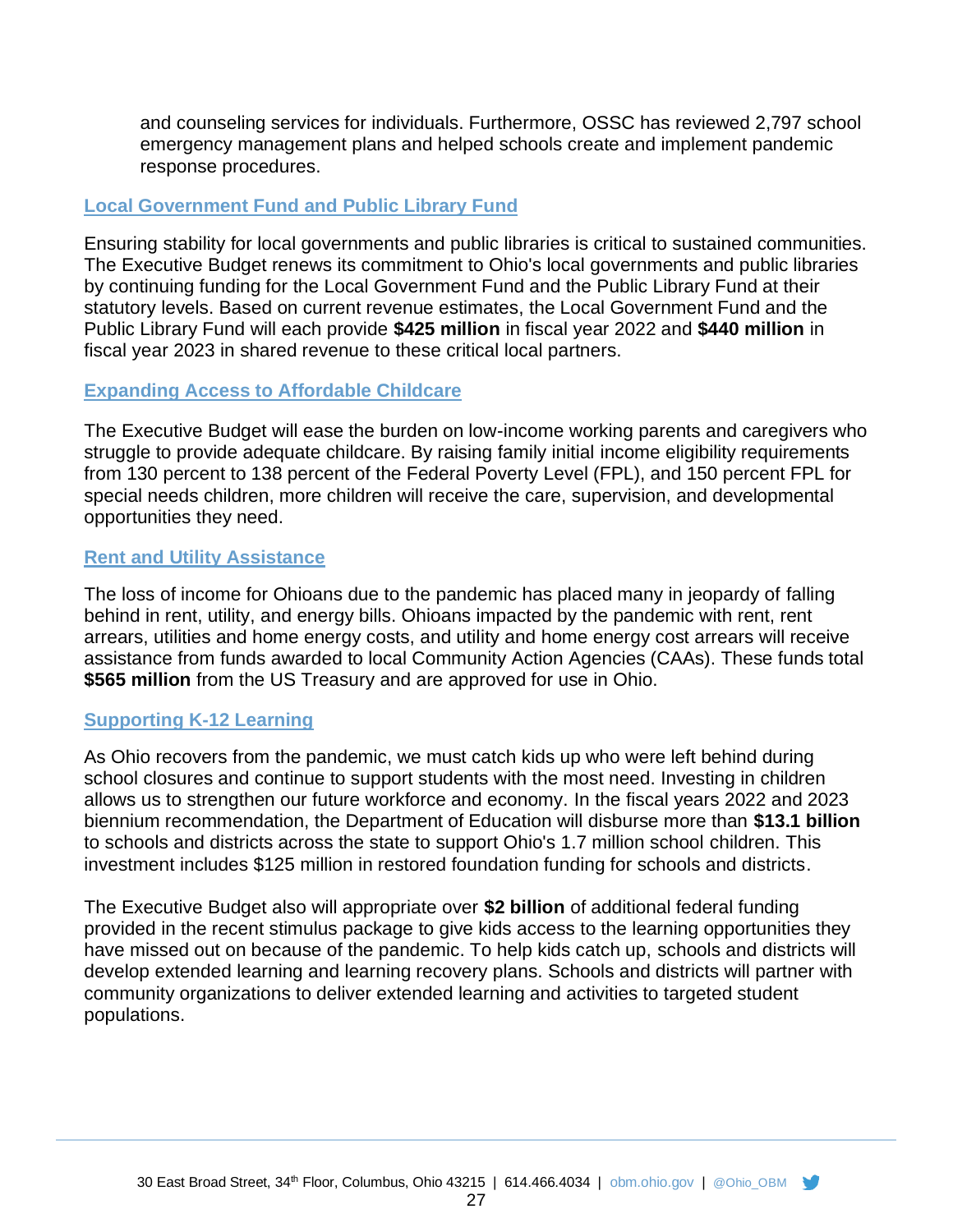## **K-12 Student Wellness**

One of our most disrupted populations due to the pandemic are our school children. The pandemic has put a strain on their health, mental wellbeing, and academic success of these students. The Executive Budget includes **\$1.1 billion** in the Department of Education's budget to continue support for Student Wellness and Success programs, which fund partnerships between schools and community organizations to develop programs that meet the social and emotional needs of students.

A recent study released by the Ohio Department of Education titled *Student Wellness and Success Fund Survey Data Report*, released in December 2020, found schools and districts implementing more than 3,000 initiatives, serving over 1 million Ohio students. More than one in four initiatives was focused on mental health services, with nearly two-thirds of districts implementing or planning an initiative in this category. Almost one in seven initiatives was focused on physical health services across more than one-third of districts.

#### **Quality Community Schools**

To encourage and identify high-quality charter schools, the Executive Budget will increase the Quality Community School Support Fund to **\$54 million** per year. To access these funds, charter schools must meet several academic, good-standing, and financial criteria set forth by the Department. These funds will help successful charter schools build the capacity to serve more Ohio students.

#### **Prioritizing Higher Education and Student Scholarship Programs**

Ohio prioritizes access to a quality college education for our disadvantaged students to create more opportunities to succeed. The cost of higher education is a barrier to many students to obtain a degree and the skills necessary to compete in today's fast-paced economy. The Executive Budget will:

- **Raise the per-student Ohio College Opportunity Grant award by \$500** over the biennium to make college affordable for students with financial need.
- **Provide at least 2,000 new scholarships** through the Choose Ohio First scholarship program, which helps students become skilled in high-demand areas and prioritizes awards for underrepresented populations enrolled in the critical STEMM disciplines of science, technology, engineering, math, and medicine.
- Continue to **support Ohio's wide range of colleges and universities** throughout the state by increasing our investment in the State Share of Instruction institutional subsidy by 1.8 percent over the biennium to maintain quality and provide support services.

## **Efficiency Initiatives**

I have talked this morning about revenues and planned budget priorities, and I would like to now end my testimony with a few examples of efficiencies gained over the past year.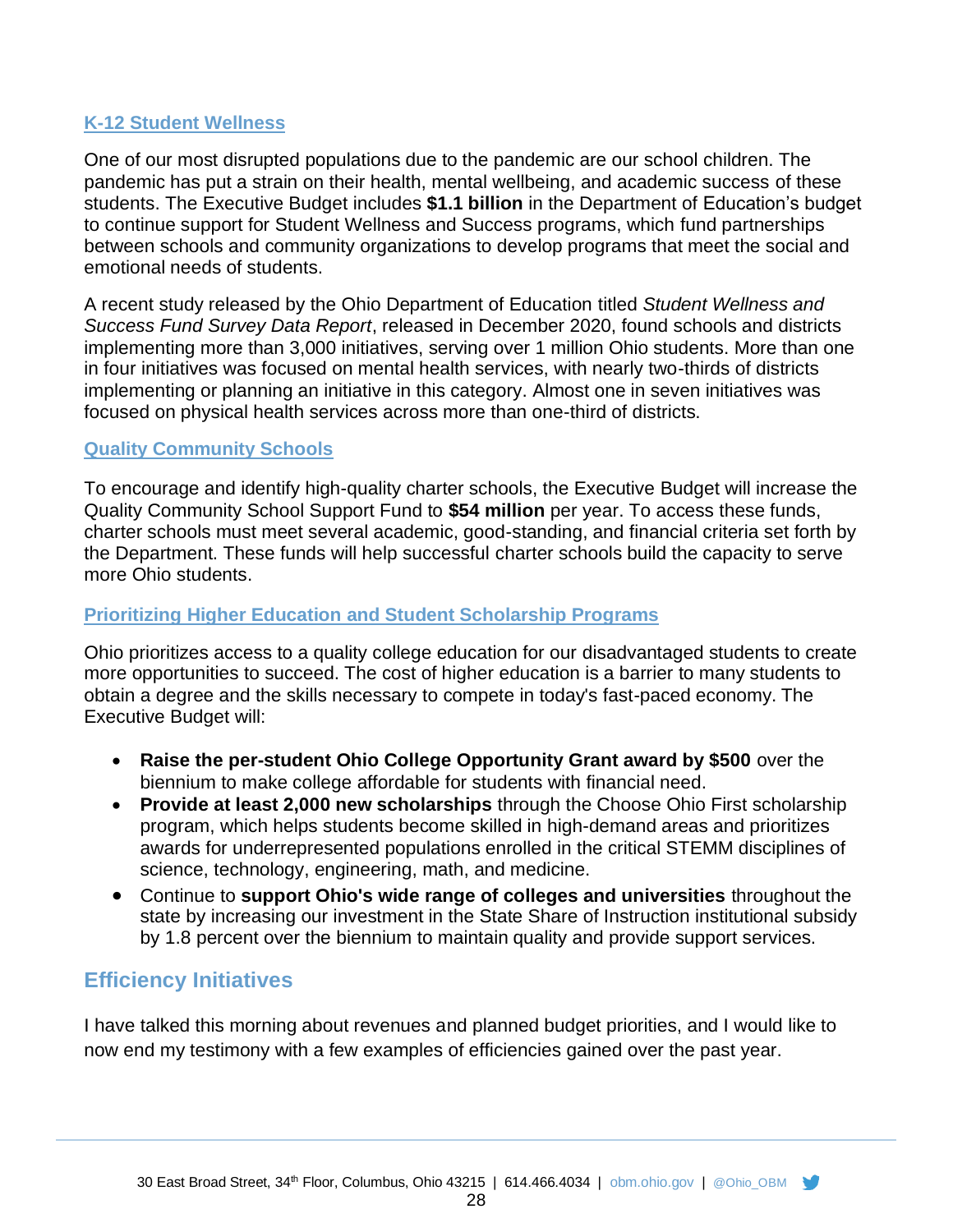## **Common Sense Initiative**

We will also continue to focus on eliminating redundant governmental regulations by reviewing business-impacting rules and helping businesses navigate regulatory obstacles. Since its launch, CSI has reviewed nearly 15,000 state agency regulations, and has identified 60 percent of those regulations as potential obstacles to Ohio businesses. All of those identified regulations were either amended or rescinded.

#### **Ohio Checkbook**

You may recall in June 2020, Lt. Governor Jon Husted and Ohio Treasurer Robert Sprague unveiled [OhioCheckbook.gov,](https://lnks.gd/l/eyJhbGciOiJIUzI1NiJ9.eyJidWxsZXRpbl9saW5rX2lkIjoxMDAsInVyaSI6ImJwMjpjbGljayIsImJ1bGxldGluX2lkIjoiMjAyMDA2MzAuMjM2OTM1NzEiLCJ1cmwiOiJodHRwczovL29oaW9jaGVja2Jvb2suZ292LyJ9.kEjQ4awcgoXECRhqkiN3cZdC1teGE2FSD8Y1JE-xQys/s/1123750406/br/80472181676-l) the new transparency website combining OhioCheckbook.com (previously administered by the Treasurer's office) and Ohio's Interactive Budget (previously operated by the Office of Budget and Management) to create a single, one-stop resource for taxpayers hoping to learn more about spending at the state and local levels of government. By streamlining website administration and eliminating duplication, the partnership between the DeWine-Husted Administration and Treasurer Sprague maintains the features of both sites while delivering a projected savings of around \$900,000 per year. We are very proud of this initiative and have even expanded the tool to host a data dashboard detailing the federal funds awarded and spent in Ohio to combat the COVID-19 pandemic. Our state continues to lead the nation in providing our citizens with transparent, detailed spending data and we will continue to improve on these successes.

#### **Duplicate Payments**

InnovateOhio and OBM have partnered to utilize data analytics to review state agency spending and identify duplicative payments. To date, we have identified \$1.37 million duplicate payment, the majority of which have already been recovered. These are actual taxpayer dollars recovered, not just potential savings identified. We continue to review the state's payment processes for additional enhancement or expansions of this analytics tool.

## **CONCLUSION**

Mr. Chairman, members of the Committee, I appreciate the opportunity to review *Investing In Ohio's Future*, Governor DeWine's Executive Budget for fiscal years 2022 and 2023. This is a conservative, balanced budget with no new taxes that is focused on building a thriving Ohio economy. The pandemic has clearly shown that a thriving economy depends on healthy people and renewed communities.

I know that my testimony today has provided but a brief overview of the important investments included in this budget, and I know that each of the members of Governor DeWine's Cabinet look forward to joining this Committee and your Subcommittees as you continue hearings.

Each member of the Cabinet and I look forward to working together with each of you as the House considers the budget proposal. I thank you for your time and consideration.

I am happy to answer any questions you may have today.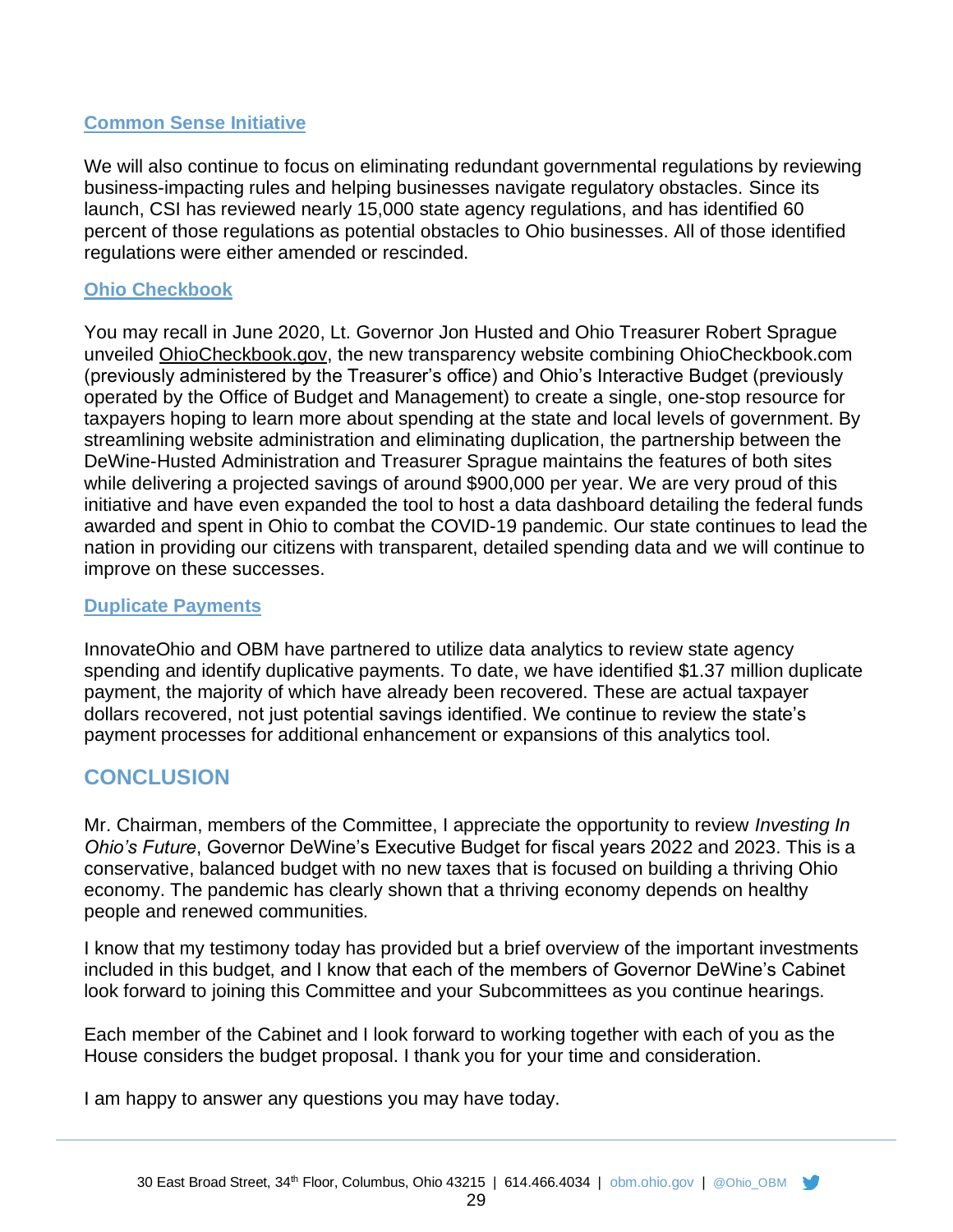#### Actual and Estimated Revenues for the General Revenue Fund Fiscal Years 2018 to 2023

(dollars in millions)

|                                         |                 |                   | Actuals  |               |           |                   |          | <b>Estimates</b> |           |                   |         |
|-----------------------------------------|-----------------|-------------------|----------|---------------|-----------|-------------------|----------|------------------|-----------|-------------------|---------|
| <b>Revenue Source</b>                   | FY 2018 FY 2019 |                   | % Chg    | FY 2020       | % Chg     | FY 2021           | $%$ Chg  | FY 2022          | $%$ Chg   | FY 2023           | $%$ Chg |
| <u>Tax Revenue</u>                      |                 |                   |          |               |           |                   |          |                  |           |                   |         |
| Auto Sales and Use                      | 1,440.5         | 1,501.7           | 4.2%     | 1,502.7       | 0.1%      | 1,616.7           | 7.6%     | 1,652.1          | 2.2%      | 1,680.5           | 1.7%    |
| Non-Auto Sales and Use                  | 8,707.6         | 9,071.7           | 4.2%     | 9,183.0       | 1.2%      | 9,422.6           | 2.6%     | 9,951.5          | 5.6%      | 10,289.5          | 3.4%    |
| <b>Subtotal Sales and</b>               |                 |                   |          |               |           |                   |          |                  |           |                   |         |
| Use                                     |                 | 10,148.2 10,573.4 | 4.2%     | 10,685.8      | 1.1%      | 11,039.2          | 3.3%     | 11,603.6         | 5.1%      | 11,970.0          | 3.2%    |
|                                         |                 |                   |          |               |           |                   |          |                  |           |                   |         |
| Personal Income                         | 8,411.0         | 8,910.2           | 5.9%     | 7.881.3       | $-11.5%$  | 9,389.7           | 19.1%    | 9.175.5          | $-2.3%$   | 9,571.4           | 4.3%    |
| Corporate Franchise                     | 2.2             | 2.1               | $-5.1%$  | 0.0           | $-100.0%$ | 6.0               | 0.0%     | 0.0              | $-100.0%$ | 0.0               | 0.0%    |
| Financial Institutions Tax              | 201.1           | 202.4             | 0.7%     | 214.9         | 6.2%      | 189.7             | $-11.7%$ | 190.0            | 0.2%      | 190.0             | 0.0%    |
| Commercial Activity Tax                 | 1,522.8         | 1,629.5           | 7.0%     | 1,671.7       | 2.6%      | 1,535.3           | $-8.2%$  | 1,660.3          | 8.1%      | 1,746.3           | 5.2%    |
| Petroleum Activity Tax                  | 7.8             | 11.6              | 48.0%    | 8.7           | $-24.7%$  | 6.0               | $-31.3%$ | 8.0              | 33.3%     | 9.0               | 12.5%   |
| Public Utility                          | 119.2           | 143.2             | 20.1%    | 141.0         | $-1.5%$   | 120.0             | $-14.9%$ | 131.6            | 9.7%      | 133.0             | 1.1%    |
| Kilowatt Hour Tax                       | 342.4           | 343.6             | 0.4%     | 331.8         | $-3.4%$   | 296.2             | $-10.7%$ | 307.1            | 3.7%      | 294.8             | $-4.0%$ |
| Natural Gas Consumption                 | 69.6            | 75.9              | 9.1%     | 59.7          | $-21.3%$  | 65.0              | 8.8%     | 68.0             | 4.6%      | 69.0              | 1.5%    |
| Foreign Insurance                       | 276.5           | 296.3             | 7.2%     | 305.1         | 2.9%      | 308.1             | 1.0%     | 311.2            | 1.0%      | 314.3             | 1.0%    |
| Domestic Insurance                      | 278.4           | 276.0             | $-0.9%$  | 303.0         | 9.8%      | 304.4             | 0.4%     | 315.3            | 3.6%      | 321.6             | 2.0%    |
| <b>Business and Property</b>            | 0.2             | 0.3               | 42.3%    | 0.0           | $-100.0%$ | 0.0               | 0.0%     | 0.0              | 0.0%      | 0.0               | 0.0%    |
| Cigarette                               | 939.8           | 918.2             | $-2.3%$  | 913.0         | $-0.6%$   | 927.8             | 1.6%     | 910.4            | $-1.9%$   | 898.5             | $-1.3%$ |
| Alcoholic Beverage                      | 55.7            | 56.3              | 1.0%     | 53.6          | $-4.6%$   | 56.0              | 4.4%     | 56.0             | 0.0%      | 56.0              | 0.0%    |
| Liquor Gallonage                        | 48.1            | 50.3              | 4.6%     | 53.4          | 6.0%      | 51.0              | -4.5%    | 52.0             | 2.0%      | 53.0              | 1.9%    |
| Estate                                  | 0.2             | 0.2               | $-27.6%$ | 0.0           | $-100.0%$ | 0.0               | 0.0%     | 0.0              | 0.0%      | 0.0               | 0.0%    |
|                                         |                 |                   |          |               |           |                   |          |                  |           |                   |         |
| <b>Total of Tax Revenue</b>             |                 | 22,423.2 23,489.6 | 4.8%     | 22,623.2      | $-3.7%$   | 24,294.4          | 7.4%     | 24,789.0         |           | 2.0% 25,626.9     | 3.4%    |
| Non-Tax Revenue                         |                 |                   |          |               |           |                   |          |                  |           |                   |         |
| Earnings on Investments                 | 64.2            | 114.4             | 78.1%    | 131.4         | 14.9%     | 25.0              | $-81.0%$ | 10.0             | $-60.0%$  | 10.0              | 0.0%    |
| Licenses and Fees                       | 59.2            | 64.2              | 8.4%     | 66.6          | 3.8%      | 58.8              | $-11.8%$ | 65.0             | 10.5%     | 65.0              | 0.0%    |
| Other Income                            | 250.4           | 71.2              | $-71.6%$ | 92.7          | 30.2%     | 94.8              | 2.3%     | 105.4            | 11.2%     | 109.2             | 3.6%    |
| Interagency Transfers                   | 15.7            | 16.4              | 4.8%     | 28.7          | 74.9%     | 9.0               | $-68.7%$ | 9.0              | 0.0%      | 9.0               | 0.0%    |
| <b>Total of Non-Tax</b>                 |                 |                   |          |               |           |                   |          |                  |           |                   |         |
| Revenue                                 | 389.5           | 266.2             | $-31.7%$ | 319.4         | 20.0%     | 187.6             | $-41.3%$ | 189.4            | 1.0%      | 193.2             | 2.0%    |
|                                         |                 |                   |          |               |           |                   |          |                  |           |                   |         |
| <b>Transfers</b><br><b>BSF Transfer</b> |                 |                   |          |               |           |                   | 0.0%     |                  |           |                   |         |
|                                         | 0.0             | 0.0               | 0.0%     | 0.0           | 0.0%      | 0.0               |          | 0.0              | 0.0%      | 0.0               | 0.0%    |
| Transfers In - Other                    | 188.6           | 247.9             | 31.5%    | 81.0          | $-67.3%$  | 278.2             | 243.4%   | 359.0            | 29.0%     | 388.9             | 8.3%    |
| Transfers In - Temporary                | 0.0             | 0.0               | 0.0%     | 0.0           | 0.0%      | 0.0               | 0.0%     | 0.0              | 0.0%      | 0.0               | 0.0%    |
| <b>Total Transfers</b>                  | 188.6           | 247.9             | 31.5%    | 81.0          | $-67.3%$  | 278.2             | 243.4%   | 373.0            | 34.1%     | 467.9             | 25.4%   |
| Total Sources Excl. Federal             |                 |                   |          |               |           |                   |          |                  |           |                   |         |
| Grants                                  |                 | 23,001.3 24,003.7 |          | 4.4% 23,023.6 | $-4.1%$   | 24,760.2          |          | 7.5% 25,351.4    |           | 2.4% 26,288.0     | 3.7%    |
| Federal Grants                          | 9,469.9         | 9,763.9           |          | 3.1% 10,482.0 | 7.4%      | 11,449.3          |          | 9.2% 11,000.0    |           | $-3.9\%$ 13,249.5 | 20.5%   |
| <b>Total Sources</b>                    |                 |                   |          |               |           | $-0.8\%$ 36,209.5 |          |                  |           |                   |         |
|                                         |                 | 32,471.2 33,767.6 |          | 4.0% 33,505.6 |           |                   |          | 8.1% 36,351.4    |           | 0.4% 39,537.5     | 8.8%    |

Appendix 1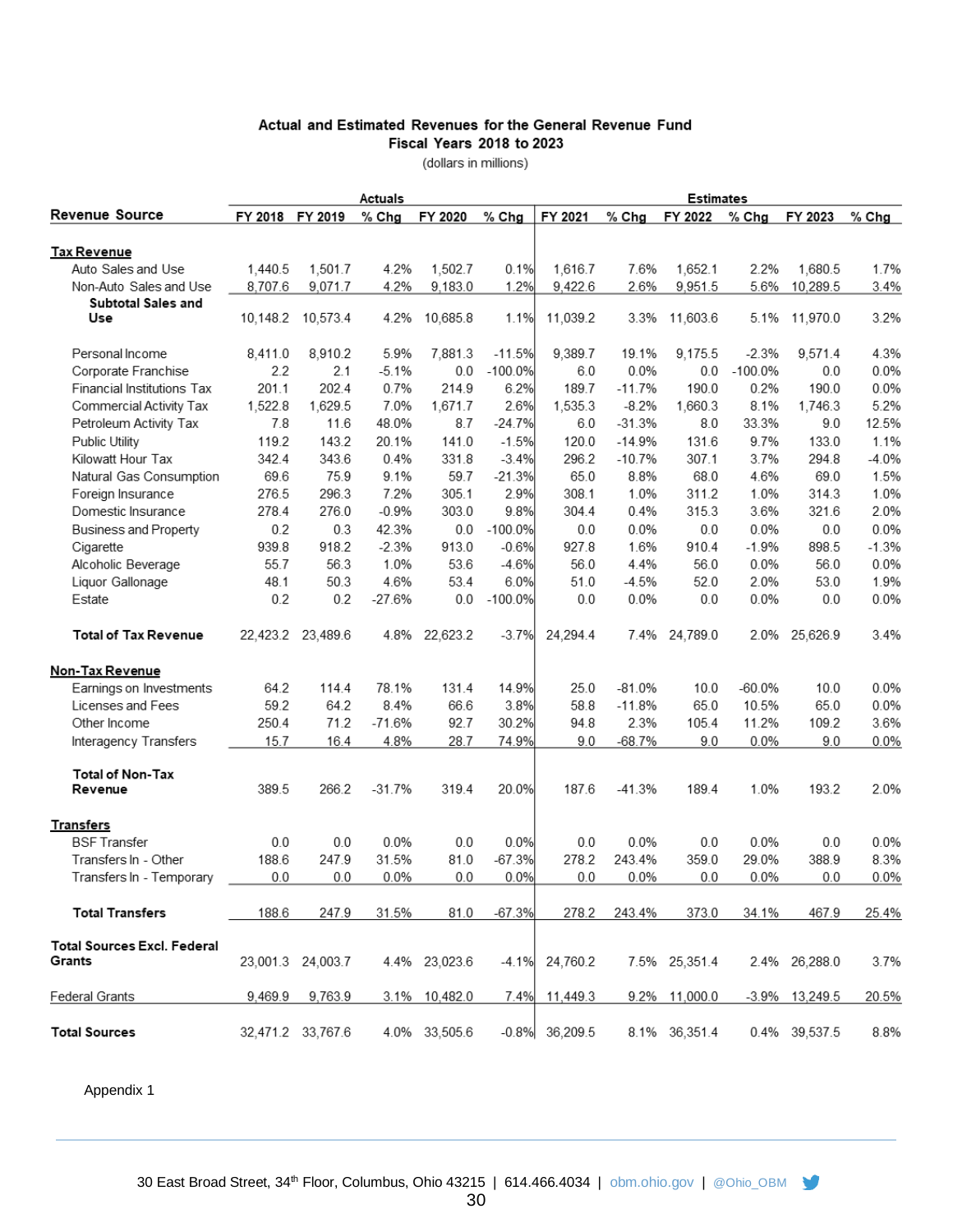#### **BASELINE General Revenue Fund Tax Revenues**

Fiscal Years 2020 - 2023

(dollars in millions)

Note: FY22 and FY23 "baseline" amounts do not include the Executive Budget tax policy proposal.

|                             | Actual     | Estimated  | FY20-21  | <b>Baseline</b> | FY21-22 | <b>Baseline</b> | FY22-23 |
|-----------------------------|------------|------------|----------|-----------------|---------|-----------------|---------|
| <b>Tax Revenue Source</b>   | FY 2020    | FY 2021    | $%$ Chg  | FY 2022         | % Chg   | FY 2023         | % Chg   |
| Auto Sales and Use          | \$1.502.7  | \$1,616.7  | 7.6%     | \$1.652.1       | 2.2%    | \$1.680.5       | 1.7%    |
| Non-Auto Sales and Use      | 9.183.0    | 9.422.6    | 2.6%     | 9.951.5         | 5.6%    | 10.289.5        | 3.4%    |
| Personal Income *           | 7.881.3    | 9.389.7    | 19.1%    | 9.175.5         | $-2.3%$ | 9,571.4         | 4.3%    |
| Commercial Activity Tax     | 1.671.7    | 1.535.3    | $-8.2%$  | 1,660.3         | 8.1%    | 1,756.3         | 5.8%    |
| Kilowatt Hour Tax           | 331.8      | 296.2      | -10.7%   | 307.1           | 3.7%    | 294.8           | $-4.0%$ |
| Foreign Insurance           | 305.1      | 308.1      | 1.0%     | 311.2           | 1.0%    | 314.3           | 1.0%    |
| Domestic Insurance          | 303.0      | 304.4      | $0.4\%$  | 315.3           | 3.6%    | 321.6           | 2.0%    |
| Cigarette and Other Tobacco | 913.0      | 927.8      | 1.6%     | 910.4           | $-1.9%$ | 898.5           | $-1.3%$ |
| Other Taxes                 | 531.5      | 493.7      | $-7.1\%$ | 505.6           | 2.4%    | 510.0           | 0.9%    |
| Total *                     | \$22,623.2 | \$24,294.4 | 7.4%     | \$24.789.0      | 2.0%    | \$25.636.9      | 3.4%    |

#### PROPOSED General Revenue Fund Tax Revenues Fiscal Years 2020 - 2023

(dollars in millions)

Note: FY22 and FY23 "proposed" amounts include the Executive Budget tax policy proposal.

|                             | Actual     | Estimated  | FY20-21  | Proposed   | FY21-22 | Proposed   | FY22-23 |
|-----------------------------|------------|------------|----------|------------|---------|------------|---------|
| <b>Tax Revenue Source</b>   | FY 2020    | FY 2021    | $%$ Chg  | FY 2022    | % Chg   | FY 2023    | % Chg   |
| Auto Sales and Use          | \$1,502.7  | \$1,616.7  | 7.6%     | \$1.652.1  | 2.2%    | \$1.680.5  | 1.7%    |
| Non-Auto Sales and Use      | 9.183.0    | 9.422.6    | 2.6%     | 9.951.5    | 5.6%    | 10.289.5   | 3.4%    |
| Personal Income *           | 7.881.3    | 9,389.7    | 19.1%    | 9.175.5    | $-2.3%$ | 9.571.4    | 4.3%    |
| Commercial Activity Tax     | 1.671.7    | 1,535.3    | $-8.2%$  | 1.660.3    | 8.1%    | 1.746.3    | 5.2%    |
| Kilowatt Hour Tax           | 331.8      | 296.2      | $-10.7%$ | 307.1      | 3.7%    | 294.8      | -4.0%   |
| Foreign Insurance           | 305.1      | 308.1      | 1.0%     | 311.2      | 1.0%    | 314.3      | 1.0%    |
| Domestic Insurance          | 303.0      | 304.4      | $0.4\%$  | 315.3      | 3.6%    | 321.6      | 2.0%    |
| Cigarette and Other Tobacco | 913.0      | 927.8      | 1.6%     | 910.4      | $-1.9%$ | 898.5      | $-1.3%$ |
| Other Taxes                 | 531.5      | 493.7      | $-7.1\%$ | 505.6      | 2.4%    | 510.0      | 0.9%    |
| Total *                     | \$22,623.2 | \$24.294.4 | 7.4%     | \$24.789.0 | 2.0%    | \$25.626.9 | 3.4%    |

\*The year-over-year growth amounts for fiscal years 2020, 2021 and 2022 were significantly impacted by a one-time postponement of personal income tax payments, with annual return payments and quarterly payments normally due in April 2020 and in June 2020 instead postponed to July 2020. This shifted an estimated \$719 million in revenue into fiscal year 2021, from fiscal year 2020. If this one-time shift of revenue into fiscal year 2021 had not occurred, personal income tax revenues would increase by an estimated 0.8% in fiscal year 2021 and 5.8% in fiscal year 2022, and total GRF tax revenue would increase by an estimated 1.0% in fiscal year 2021 and 5.1% in fiscal year 2022.

#### Appendix 2